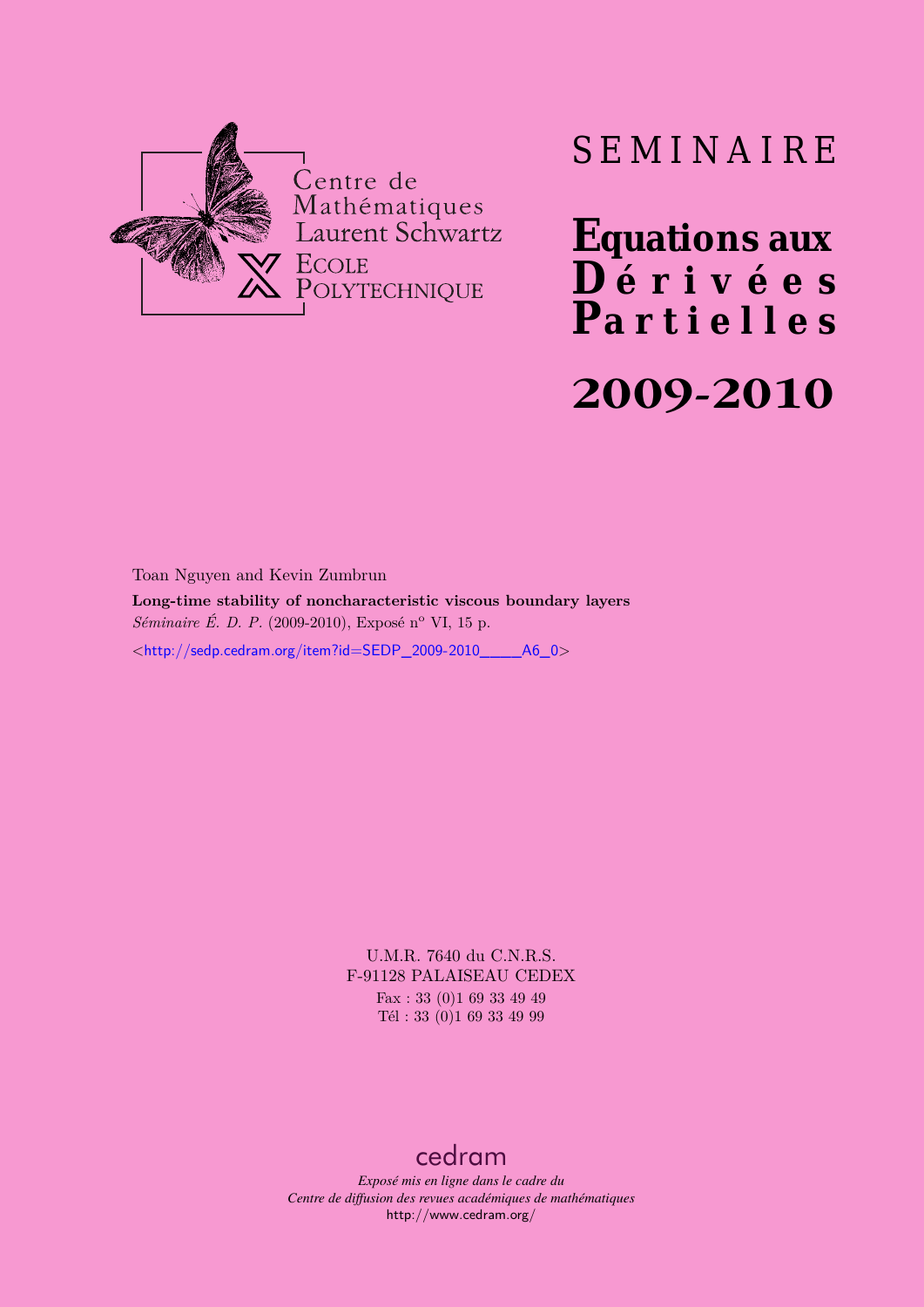## LONG-TIME STABILITY OF NONCHARACTERISTIC VISCOUS BOUNDARY LAYERS

#### TOAN NGUYEN AND KEVIN ZUMBRUN

Abstract. We report our results on long-time stability of multi–dimensional noncharacteristic boundary layers of a class of hyperbolic–parabolic systems including the compressible Navier–Stokes equations with inflow [outflow] boundary conditions, under the assumption of strong spectral, or uniform Evans, stability. Evans stability has been verified for small-amplitude layers by Guès, Métivier, Williams, and Zumbrun. For large–amplitudes, it may be checked numerically, as done in one–dimensional case for isentropic gas by Costanzino, Humpherys, Nguyen, and Zumbrun.

#### 1. INTRODUCTION

We consider a boundary layer, or stationary solution,

(1.1) 
$$
\tilde{U} = \bar{U}(x_1), \quad \lim_{x_1 \to +\infty} \bar{U}(x_1) = U_+, \quad \bar{U}(0) = \bar{U}_0
$$

of a system of conservation laws on the quarter-space

(1.2) 
$$
\tilde{U}_t + \sum_j F^j(\tilde{U})_{x_j} = \sum_{jk} (B^{jk}(\tilde{U}) \tilde{U}_{x_k})_{x_j}, \quad x \in \mathbb{R}^d_+ = \{x_1 > 0\}, \quad t > 0,
$$

 $\tilde{U}, F^j \in \mathbb{R}^n$ ,  $B^{jk} \in \mathbb{R}^{n \times n}$ , with initial data  $\tilde{U}(x, 0) = \tilde{U}_0(x)$  and Dirichlet type boundary conditions specified in (1.5), (1.6) below.

Our studies to boundary layers are restricted to the case that the layers are assumed to be *noncharacteristic*, that is, the matrix  $dF_{11}^1$  in the hyperbolic equations of  $\tilde{u}$  is either strictly positive (inflow case) or strictly negative (outflow case). Roughly speaking, the noncharacteristicity limits the signals to be transmitted into or out of but not along the boundary. In the context of gas dynamics or MHD, this corresponds to the situation of a porous boundary with prescribed inflow or outflow conditions accomplished by suction or blowing, a scenario that has been suggested as a means to reduce drag along an airfoil by stabilizing laminar flow; see Example 1.1 below.

A fundamental question is whether or not such boundary layer solutions are stable in the sense of PDE, i.e., whether or not a sufficiently small (initial and boundary) perturbation of  $\bar{U}$  remains close to  $\bar{U}$ , or converges time-asymptotically to  $\bar{U}$ , under the evolution of (1.2). Purpose of this note is to report our results in [NZ2], addressing this time–asymptotic stability question.

1.1. Equations and assumptions. We consider the general hyperbolic-parabolic system of conservation laws (1.2) in conserved variable  $\tilde{U}$ , with

$$
\tilde{U} = \begin{pmatrix} \tilde{u} \\ \tilde{v} \end{pmatrix}, \quad B = \begin{pmatrix} 0 & 0 \\ b_1^{jk} & b_2^{jk} \end{pmatrix},
$$

Date: June 4, 2010.

This work was supported in part by the National Science Foundation award number DMS-0300487.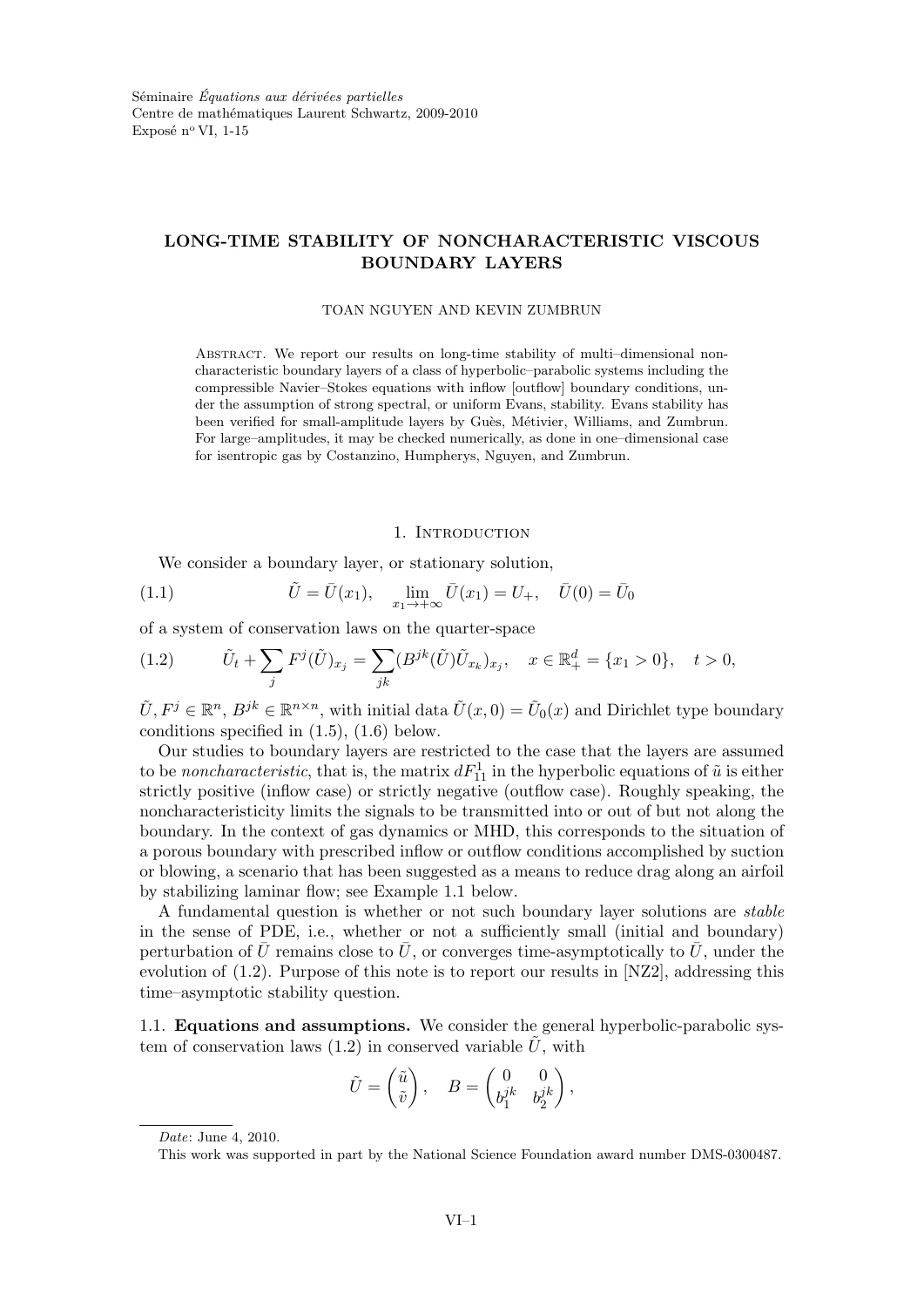$\tilde{u} \in \mathbb{R}^{n-r}$ , and  $\tilde{v} \in \mathbb{R}^r$ , where

$$
\Re \sigma \sum_{jk} b_2^{jk} \xi_j \xi_k \ge \theta |\xi|^2 > 0, \quad \forall \xi \in \mathbb{R}^n \backslash \{0\}.
$$

Following [MaZ4, Z3, Z4], we assume that equations (1.2) can be written, alternatively, after a triangular change of coordinates

(1.3) 
$$
\tilde{W} := \tilde{W}(\tilde{U}) = \begin{pmatrix} \tilde{w}^I(\tilde{u}) \\ \tilde{w}^I(\tilde{u}, \tilde{v}) \end{pmatrix},
$$

in the quasilinear, partially symmetric hyperbolic-parabolic form

(1.4) 
$$
\tilde{A}^0 \tilde{W}_t + \sum_j \tilde{A}^j \tilde{W}_{x_j} = \sum_{jk} (\tilde{B}^{jk} \tilde{W}_{x_k})_{x_j} + \tilde{G},
$$

where

$$
\tilde{A}^0 = \begin{pmatrix} \tilde{A}_{11}^0 & 0 \\ 0 & \tilde{A}_{22}^0 \end{pmatrix}, \qquad \tilde{A} = \begin{pmatrix} \tilde{A}^{11} & \tilde{A}^{12} \\ \tilde{A}^{21} & \tilde{A}^{22} \end{pmatrix}, \qquad \tilde{B} = \begin{pmatrix} 0 & 0 \\ 0 & \tilde{b} \end{pmatrix}, \qquad \tilde{G} = \begin{pmatrix} 0 \\ \tilde{g} \end{pmatrix}
$$

and, defining  $\tilde{W}_+ := \tilde{W}(U_+),$ 

(A1)  $\tilde{A}^j(\tilde{W}_+), \tilde{A}^0, \tilde{A}^1_{11}$  are symmetric,  $\tilde{A}^0$  block diagonal,  $\tilde{A}^0 \ge \theta_0 > 0$ ,

(A2) for each  $\xi \in \mathbb{R}^d \setminus \{0\}$ , no eigenvector of  $\sum_j \xi_j \tilde{A}^j (\tilde{A}^0)^{-1} (\tilde{W}_+)$  lies in the kernel of  $\sum_{jk} \xi_j \xi_k \tilde{B}^{jk} (\tilde{A}^0)^{-1} (\tilde{W}_+),$ 

(A3)  $\sum \tilde{b}^j k \xi_j \xi_k \ge \theta |\xi|^2$ , and  $\tilde{g}(\tilde{W}_x, \tilde{W}_x) = \mathcal{O}(|\tilde{W}_x|^2)$ .

Along with the above structural assumptions, we make the following technical hypotheses:

(H0)  $F^j, B^{jk}, \tilde{A}^0, \tilde{A}^j, \tilde{B}^{jk}, \tilde{W}(\cdot), \tilde{g}(\cdot, \cdot) \in C^{s+1}$ , with  $s \geq [(d-1)/2] + 4$  in our analysis of linearized stability, and  $s \ge s(d) := [(d-1)/2] + 7$  in our analysis of nonlinear stability.

(H1)  $\tilde{A}_1^{11}$  is either strictly positive or strictly negative, that is, either  $\tilde{A}_1^{11} \ge \theta_1 > 0$ , or  $\tilde{A}^{11}_{1} \leq -\theta_1 < 0$ . (We shall call these cases the *inflow case* or *outflow case*, correspondingly.)

(H2) The eigenvalues of  $dF^1(U_+)$  are distinct and nonzero.

(H3) The eigenvalues of  $\sum_j dF_+^j \xi_j$  have constant multiplicity with respect to  $\xi \in \mathbb{R}^d$ ,  $\xi \neq 0.$ 

(H4) The set of branch points of the eigenvalues of  $(\tilde{A}^1)^{-1}(i\tau \tilde{A}^0 + \sum_{j\neq 1} i\xi_j \tilde{A}^j)_+,$  $\tau \in \mathbb{R}, \xi \in \mathbb{R}^{d-1}$  is the (possibly intersecting) union of finitely many smooth curves  $\tau = \eta_q^+(\tilde{\xi})$ , on which the branching eigenvalue has constant multiplicity  $s_q$  (by definition  $\geq 2$ ).

Condition (H1) corresponds to hyperbolic–parabolic noncharacteristicity, while (H2) is the condition for the hyperbolicity at  $U_{+}$  of the associated first-order hyperbolic system obtained by dropping second-order terms. The assumptions (A1)-(A3) and (H0)- (H2) are satisfied for gas dynamics and MHD with van der Waals equation of state under inflow or outflow conditions; see discussions in [MaZ4, CHNZ, GMWZ5, GMWZ6]. Condition (H3) holds always for gas dynamics, but fails always for MHD in dimension  $d \geq 2$ . Condition (H4) is a technical requirement of the analysis introduced in [Z2]. It is satisfied always in dimension  $d = 2$  or for rotationally invariant systems in dimensions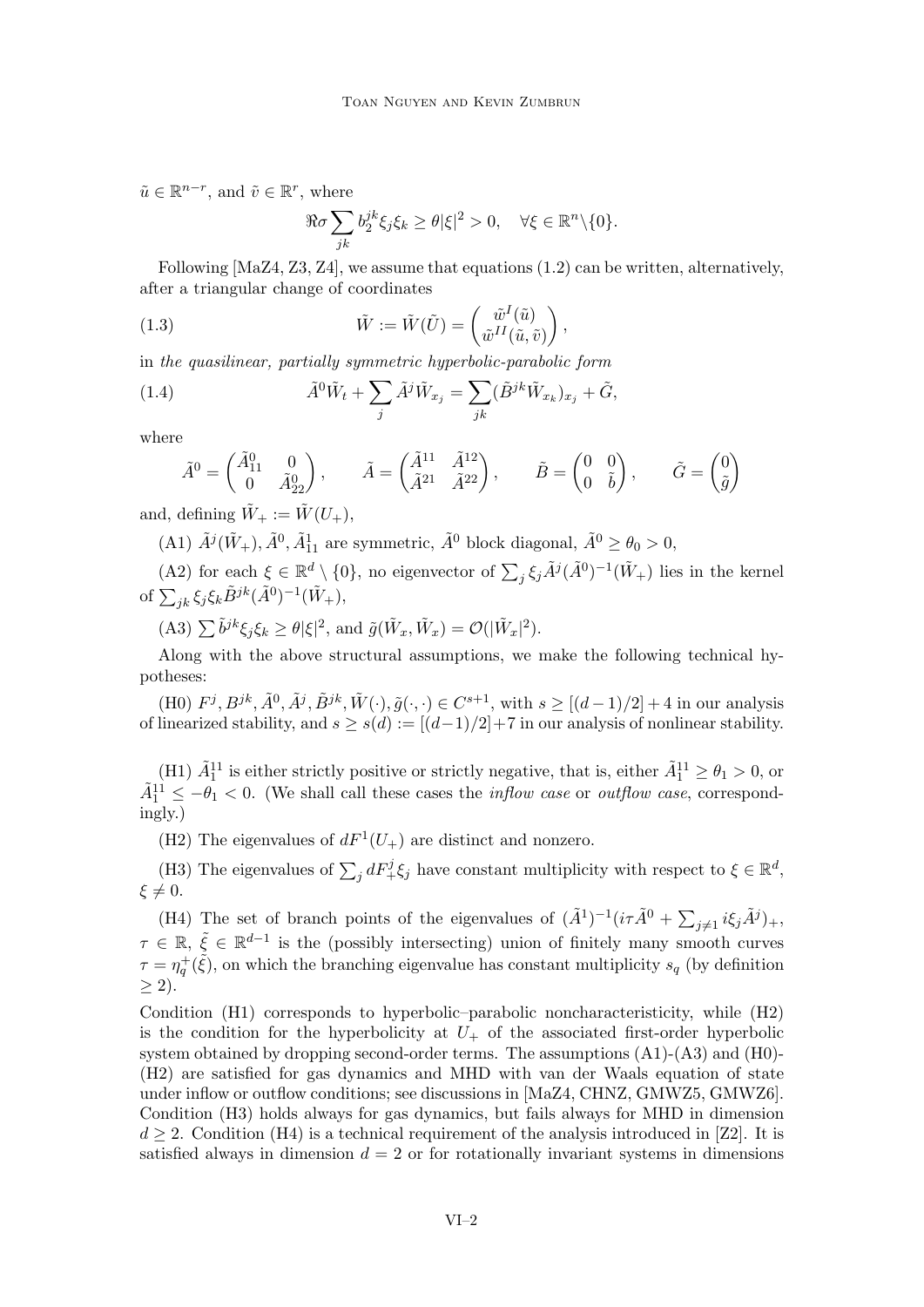$d \geq 2$ , for which it serves only to define notation; in particular, it holds always for gas dynamics.

We also assume:

(B) Dirichlet boundary conditions in  $\tilde{W}$ -coordinates:

(1.5) 
$$
(\tilde{w}^I, \tilde{w}^{II})(0, \tilde{x}, t) = \tilde{h}(\tilde{x}, t) := (\tilde{h}_1, \tilde{h}_2)(\tilde{x}, t)
$$

for the inflow case, and

(1.6) 
$$
\tilde{w}^{II}(0,\tilde{x},t) = \tilde{h}(\tilde{x},t)
$$

for the outflow case, with  $x = (x_1, \tilde{x}) \in \mathbb{R}^d$ .

This is sufficient for the main physical applications; the situation of more general, Neumann and mixed-type boundary conditions on the parabolic variable  $v$  can be treated as discussed in [GMWZ5, GMWZ6].

Example 1.1. The main example we have in mind consists of laminar solutions  $(\rho, u, e)(x_1, t)$  of the compressible Navier–Stokes equations

(1.7) 
$$
\begin{cases} \partial_t \rho + \text{div}(\rho u) = 0 \\ \partial_t (\rho u) + \text{div}(\rho u^t u) + \nabla p = \varepsilon \mu \Delta u + \varepsilon (\mu + \eta) \nabla \text{div} u \\ \partial_t (\rho E) + \text{div}((\rho E + p)u) = \varepsilon \kappa \Delta T + \varepsilon \mu \text{div}((u \cdot \nabla)u) \\ + \varepsilon (\mu + \eta) \nabla (u \cdot \text{div} u), \end{cases}
$$

 $x \in \mathbb{R}^d$ , on a half-space  $x_1 > 0$ , where  $\rho$  denotes density,  $u \in \mathbb{R}^d$  velocity, e specific internal energy,  $E = e + \frac{|u|^2}{2}$  $\frac{p}{2}$  specific total energy,  $p = p(\rho, e)$  pressure,  $T = T(\rho, e)$ temperature,  $\mu > 0$  and  $|\eta| \leq \mu$  first and second coefficients of viscosity,  $\kappa > 0$  the coefficient of heat conduction, and  $\varepsilon > 0$  (typically small) the reciprocal of the Reynolds number, with no-slip suction-type boundary conditions on the velocity,

$$
u_j(0, x_2,..., x_d) = 0, j \neq 1
$$
 and  $u_1(0, x_2,..., x_d) = V(x) < 0$ ,

and prescribed temperature,  $T(0, x_2, \ldots, x_d) = T_{wall}(\tilde{x})$ . Under the standard assumptions  $p_{\rho}$ ,  $T_e > 0$ , this can be seen to satisfy all of the hypotheses (A1)–(A3), (H0)–(H4), (B) in the outflow case (1.6); indeed these are satisfied also under much weaker van der Waals gas assumptions [MaZ4, Z3, CHNZ, GMWZ5, GMWZ6]. In particular, boundarylayer solutions are of noncharacteristic type, scaling as  $(\rho, u, e) = (\bar{\rho}, \bar{u}, \bar{e})(x_1/\varepsilon)$ , with layer thickness  $\sim \varepsilon$  as compared to the  $\sim \sqrt{\varepsilon}$  thickness of the characteristic type found for an impermeable boundary.

This corresponds to the situation of an airfoil with microscopic holes through which gas is pumped from the surrounding flow, the microscopic suction imposing a fixed normal velocity while the macroscopic surface imposes standard temperature conditions as in flow past a (nonporous) plate. This configuration was suggested by Prandtl and tested experimentally by G.I. Taylor as a means to reduce drag by stabilizing laminar flow; see [S, Bra]. It was implemented in the NASA F-16XL experimental aircraft program in the 1990's with reported  $25\%$  reduction in drag at supersonic speeds [Bra].<sup>1</sup> Possible mechanisms for this reduction are smaller thickness  $\sim \varepsilon \ll \sqrt{\varepsilon}$  of noncharacteristic boundary layers as compared to characteristic type, and greater stability, delaying the transition from laminar to turbulent flow. In particular, stability properties appear to be quite important for the understanding of this phenomenon. For further discussion,

<sup>1</sup>See also NASA site http://www.dfrc.nasa.gov/Gallery/photo/F-16XL2/index.html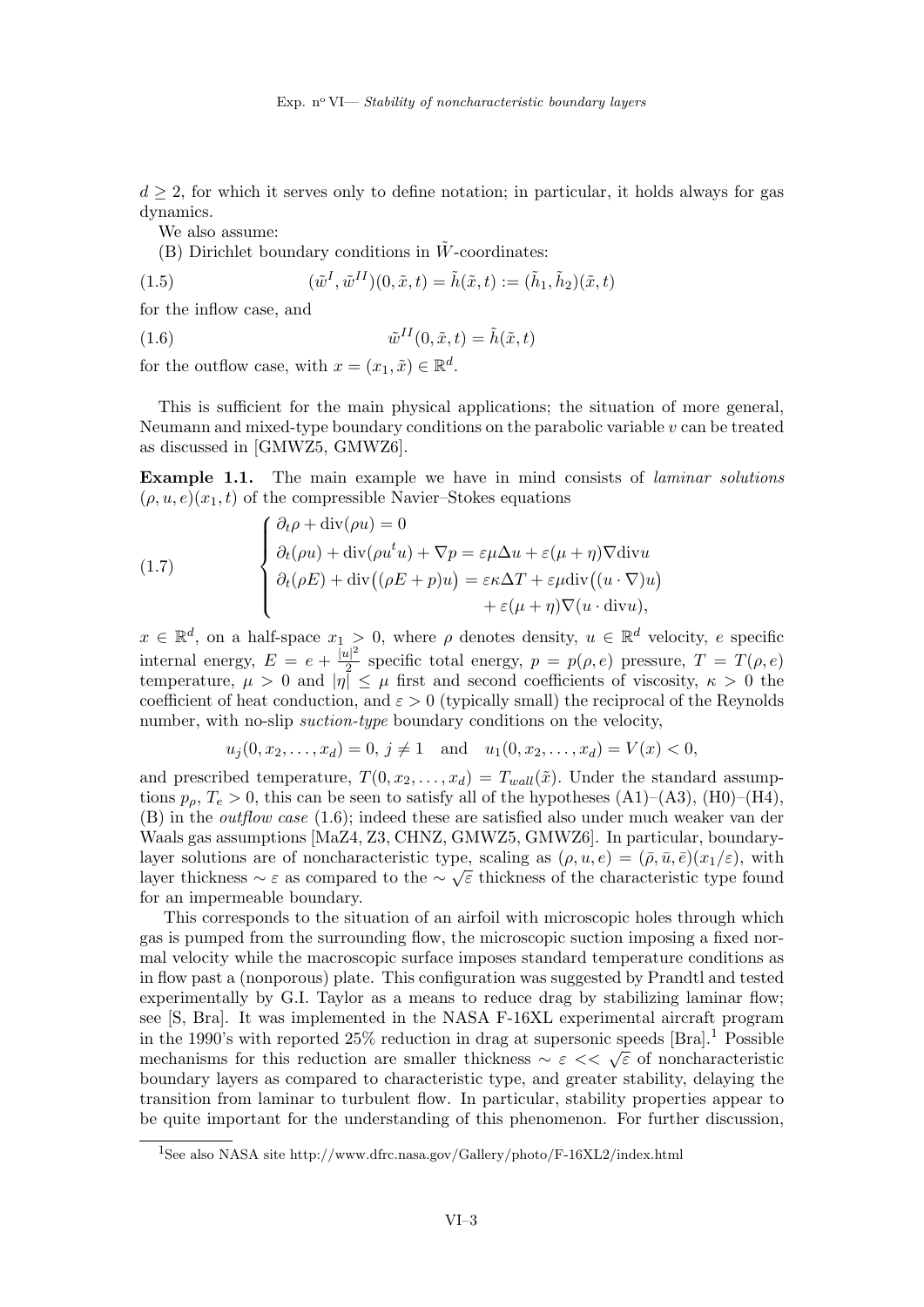including the related issues of matched asymptotic expansion, multi-dimensional effects, and more general boundary configurations, see [GMWZ5].

Example 1.2. Alternatively, we may consider the compressible Navier–Stokes equations (1.7) with blowing-type boundary conditions

$$
u_j(0, x_2,..., x_d) = 0, j \neq 1
$$
 and  $u_1(0, x_2,..., x_d) = V(x) > 0$ ,

and prescribed temperature and pressure

$$
T(0, x_2, \dots, x_d) = T_{wall}(\tilde{x}), \quad p(0, x_2, \dots, x_d) = p_{wall}(\tilde{x})
$$

(equivalently, prescribed temperature and density). Under the standard assumptions  $p_{\rho}, T_e > 0$  on the equation of state (alternatively, van der Waals gas assumptions), this can be seen to satisfy hypotheses  $(A1)$ – $(A3)$ ,  $(H0)$ – $(H4)$ ,  $(B)$  in the *inflow case* (1.5).

1.2. The Evans condition and strong spectral stability. The linearized equations of  $(1.2)$ ,  $(B)$  about U are

(1.8) 
$$
U_t = LU := \sum_{j,k} (B^{jk} U_{x_k})_{x_j} - \sum_j (A^j U)_{x_j}
$$

with initial data  $U(0) = U_0$  and boundary conditions in (linearized)  $\tilde{W}$ -coordinates of

$$
W(0, \tilde{x}, t) := (w^I, w^{II})^T(0, \tilde{x}, t) = h
$$

for the inflow case, and

$$
w^{II}(0, \tilde{x}, t) = h
$$

for the outflow case, with  $x = (x_1, \tilde{x}) \in \mathbb{R}^d$ , where  $W := (\partial \tilde{W}/\partial U)(\overline{U})U$ . Here,  $B^{jk} :=$  $B^{jk}(\bar{U}(x_1))$  and  $A^jU := dF^j(\bar{U}(x_1))U - [dB^{j1}(\bar{U}(x_1))U]\bar{U}_{x_1}(x_1).$ 

A necessary condition for linearized stability is weak spectral stability, defined as nonexistence of unstable spectra  $\Re\lambda > 0$  of the linearized operator L about the wave. This is equivalent to nonvanishing for all  $\tilde{\xi} \in \mathbb{R}^{d-1}$ ,  $\Re \lambda > 0$  of the Evans function

$$
D_L(\tilde{\xi},\lambda)
$$

a Wronskian associated with the Fourier-transformed eigenvalue ODE.

**Definition 1.3.** We define *strong spectral stability* as uniform Evans *stability*:

(D) 
$$
|D_L(\tilde{\xi}, \lambda)| \ge \theta(C) > 0
$$

for  $(\tilde{\xi}, \lambda)$  on bounded subsets  $C \subset {\{\tilde{\xi} \in \mathbb{R}^{d-1}, \Re \lambda \geq 0\}} \setminus \{0\}.$ 

For the class of equations we consider, this is equivalent to the uniform Evans condition of [GMWZ5, GMWZ6], which includes an additional high-frequency condition that for these equations is always satisfied (see Proposition 3.8, [GMWZ5]). A fundamental result proved in [GMWZ5] is that small-amplitude noncharacteristic boundary-layers are always strongly spectrally stable.<sup>2</sup>

**Proposition 1.4** ([GMWZ5]). Assuming  $(A1)$ - $(A3)$ ,  $(H0)$ - $(H3)$ ,  $(B)$  for some fixed endstate (or compact set of endstates)  $U_{+}$ , boundary layers with amplitude

$$
\|\bar U - U_+\|_{L^\infty[0,+\infty]}
$$

sufficiently small satisfy the strong spectral stability condition (D).

<sup>&</sup>lt;sup>2</sup>The result of [GMWZ5] applies also to more general types of boundary conditions and in some situations to systems with variable multiplicity characteristics, including, in some parameter ranges, MHD.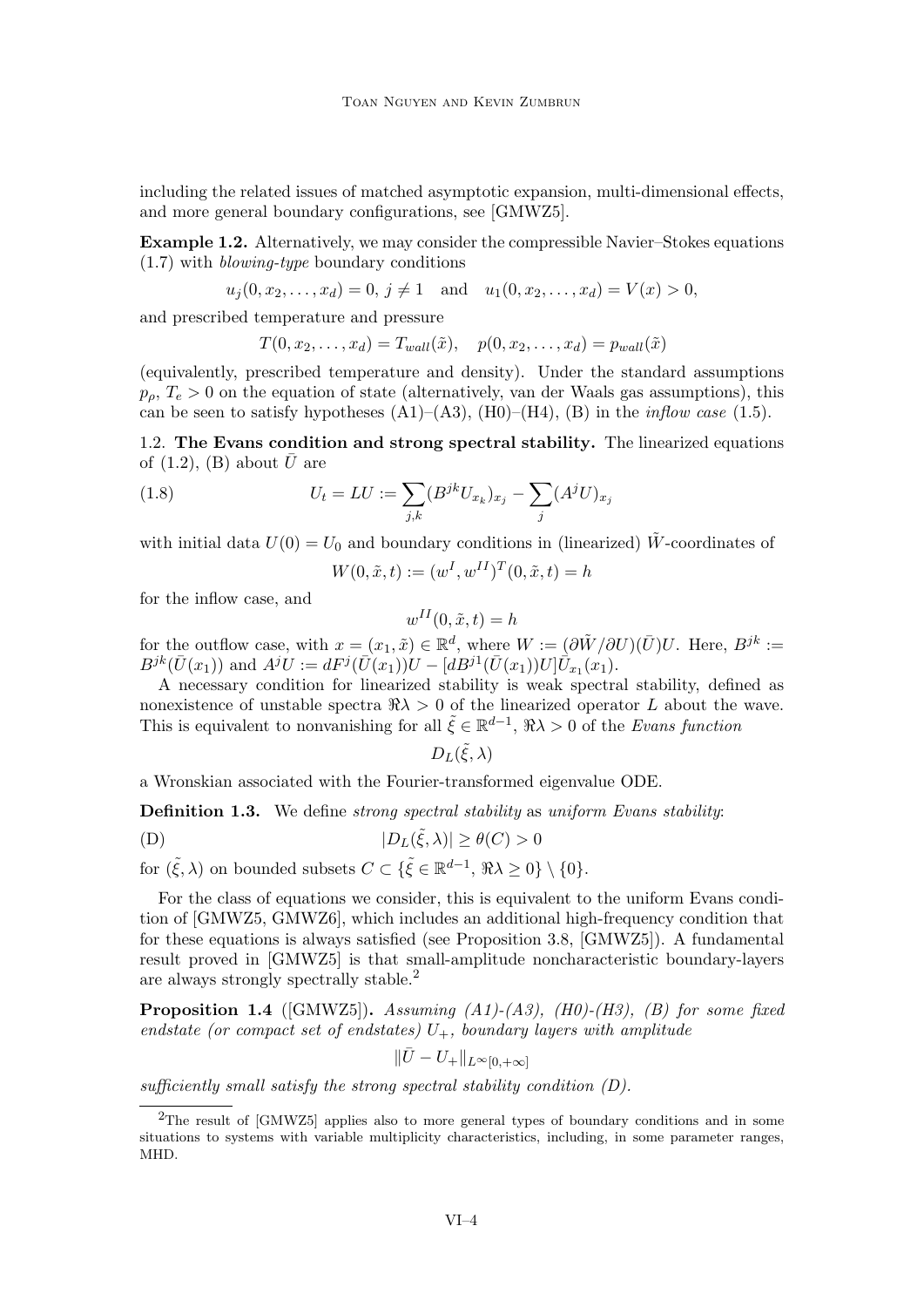As demonstrated in [SZ], stability of large-amplitude boundary layers may fail for the class of equations considered here, even in a single space dimension, so there is no such general theorem in the large-amplitude case. Stability of large-amplitude boundarylayers may be checked efficiently by numerical Evans computations as in [BDG, Br1, Br2, BrZ, HuZ, BHRZ, HLZ, CHNZ, HLyZ1, HLyZ2].

1.3. Main results. Our main results are as follows.

**Theorem 1.5** (Linearized stability). Assuming  $(A1)-(A3)$ ,  $(H0)-(H4)$ ,  $(B)$ , and strong spectral stability (D), we obtain asymptotic  $L^1 \cap H^{[(d-1)/2]+5} \to L^p$  stability of (1.8) in dimension  $d > 2$ , and any  $2 \le p \le \infty$ , with rate of decay

(1.9) 
$$
|U(t)|_{L^2} \leq C(1+t)^{-\frac{d-1}{4}} |U_0|_{L^1 \cap H^3},
$$

$$
|U(t)|_{L^p} \leq C(1+t)^{-\frac{d}{2}(1-1/p)+1/2p} |U_0|_{L^1 \cap H^{[(d-1)/2]+5}},
$$

provided that the initial perturbations  $U_0$  are in  $L^1 \cap H^3$  for  $p = 2$ , or in  $L^1 \cap H^{[(d-1)/2]+5}$ for  $p > 2$ , and zero boundary perturbations  $h = 0$ .

**Theorem 1.6** (Nonlinear stability). Assuming  $(A1)-(A3)$ ,  $(H0)-(H4)$ ,  $(B)$ , and strong spectral stability (D), we obtain asymptotic  $L^1 \cap H^s \to L^p \cap H^s$  stability of  $\overline{U}$  as a solution of (1.2) in dimension  $d \geq 2$ , for  $s \geq s(d)$  as defined in (H0), and any  $2 \leq p \leq \infty$ , with rate of decay

(1.10) 
$$
|\tilde{U}(t) - \bar{U}|_{L^{p}} \leq C(1+t)^{-\frac{d}{2}(1-1/p)+1/2p} |U_0|_{L^{1} \cap H^{s}} |\tilde{U}(t) - \bar{U}|_{H^{s}} \leq C(1+t)^{-\frac{d-1}{4}} |U_0|_{L^{1} \cap H^{s}},
$$

provided that the initial perturbations  $U_0 := \tilde{U}_0 - \bar{U}$  are sufficiently small in  $L^1 \cap H^s$ and zero boundary perturbations  $h = 0$ .

Remark 1.7. Nonzero boundary perturbations are also treated in [NZ2]. However, for simplicity, we only report here the case of zero boundary perturbations.

Combining Theorem 1.6 and Proposition 1.4, we obtain the following small-amplitude stability result, applying in particular to the motivating situation of Example 1.1.

**Corollary 1.8.** Assuming  $(A1)-(A3)$ ,  $(H0)-(H4)$ ,  $(B)$  for some fixed endstate (or compact set of endstates)  $U_{+}$ , boundary layers with amplitude

$$
\|\bar U - U_+\|_{L^\infty[0,+\infty]}
$$

sufficiently small are linearly and nonlinearly stable in the sense of Theorems 1.5 and 1.6.

**Remark 1.9.** The obtained rate of decay in  $L^2$  may be recognized as that of a  $(d-1)$ -dimensional heat kernel, and the obtained rate of decay in  $L^{\infty}$  as that of a d-dimensional heat kernel. We believe that the sharp rate of decay in  $L^2$  is rather that of a d-dimensional heat kernel and the sharp rate of decay in  $L^{\infty}$  dependent on the characteristic structure of the associated inviscid equations, as in the constant-coefficient case [HoZ1, HoZ2].

Remark 1.10. In one dimension, strong spectral stability is necessary for linearized asymptotic stability; see Theorem 1.6, [NZ1]. However, in multi-dimensions, it appears likely that, as in the shock case [Z3], there are intermediate possibilities between strong and weak spectral stability for which linearized stability might hold with degraded rates of decay. In any case, the gap between the necessary weak spectral and the sufficient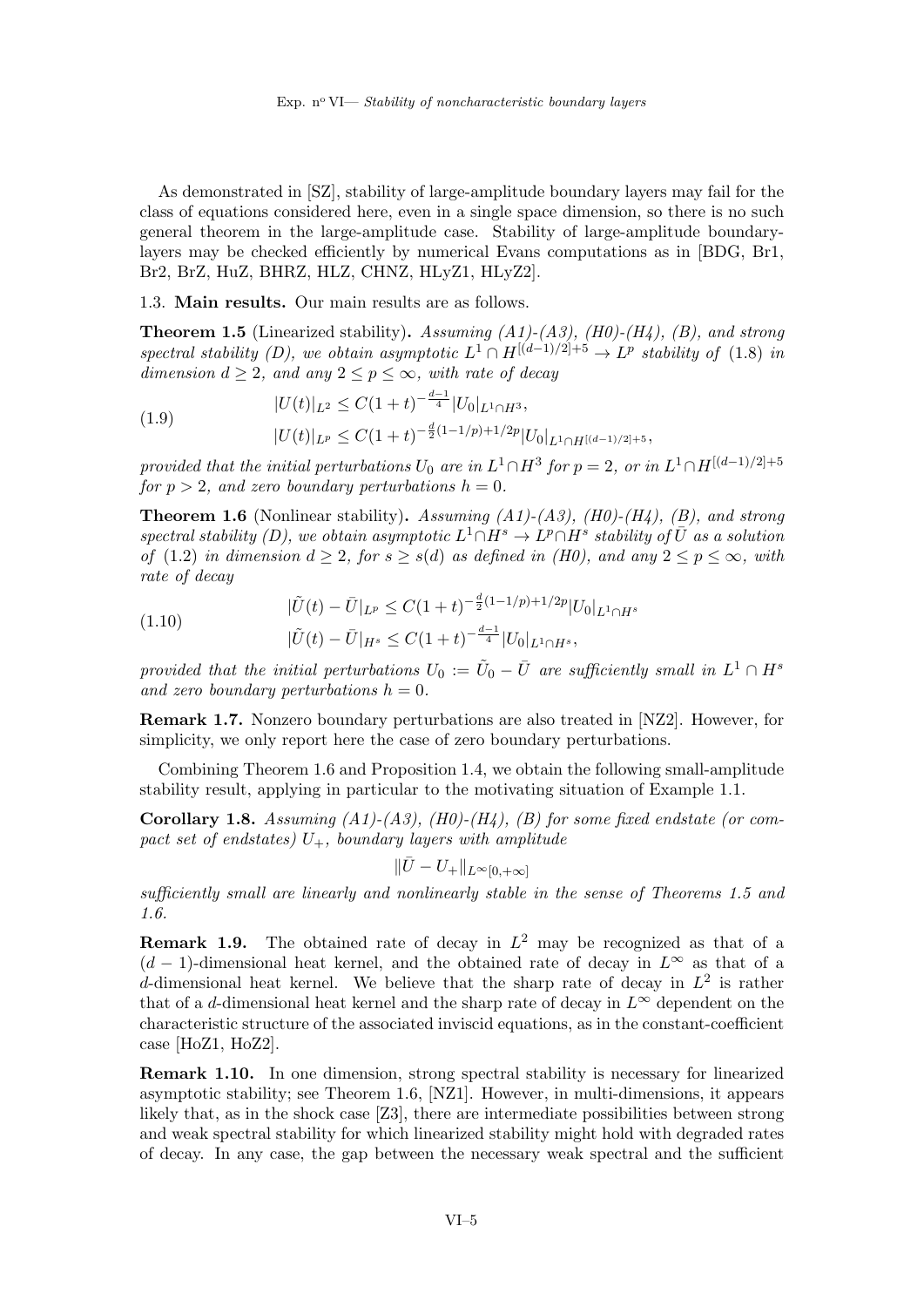strong spectral stability conditions concerns only pure imaginary spectra  $\Re\lambda = 0$  on the boundary between strictly stable and unstable half-planes, so this should not interfere with investigation of physical stability regions.

1.4. Discussion and open problems. Asymptotic stability, without rates of decay, has been shown for small amplitude noncharacteristic "normal" boundary layers of the isentropic compressible Navier–Stokes equations with outflow boundary conditions and vanishing transverse velocity in [KK], using energy estimates. Corollary 1.8 recovers this existing result and extends it to the general arbitrary transverse velocity, outflow or inflow, and isentropic or nonisentropic (full compressible Navier–Stokes) case, in addition giving asymptotic rates of decay. Also, the type of boundary layer relevant to the dragreduction strategy discussed in Examples 1.1–1.2 is a noncharacteristic "transverse" type with constant normal velocity, complementary to the normal type considered in [KK].

The large-amplitude asymptotic stability result of Theorem 1.6 extends to multi dimensions corresponding one-dimensional results of [YZ, NZ1], reducing the problem of stability to verification of a numerically checkable Evans condition. See also the related, but technically rather different, work on the small viscosity limit in [MZ, GMWZ5, GMWZ6]. By a combination of numerical Evans function computations and asymptotic ODE estimates, spectral stability has been checked for arbitrary amplitude noncharacteristic boundary layers of the one-dimensional isentropic compressible Navier–Stokes equations in [CHNZ]. Extensions to the nonisentropic and multi-dimensional case should be possible by the methods used in [HLyZ1] and [HLyZ2] respectively to treat the related shock stability problem.

This (investigation of large-amplitude spectral stability) would be a very interesting direction for further investigation. In particular, note that it is large-amplitude stability that is relevant to drag-reduction at flight speeds, since the transverse relative velocity (i.e., velocity parallel to the airfoil) is zero at the wing surface and flight speed outside a thin boundary layer, so that variation across the boundary layer is substantial.

Our method of analysis follows the basic approach introduced in [Z2, Z3, Z4] for the study of multi-dimensional shock stability and we are able to make use of much of that analysis without modification. However, there are some new difficulties to be overcome in the boundary-layer case.

The main new difficulty is that the boundary-layer case is analogous to the undercompressive shock case rather than the more favorable Lax shock case emphasized in [Z3], in that  $G_{y_1} \nless t^{-1/2} G$  as in the Lax shock case but rather  $G_{y_1} \sim (e^{-\theta |y_1|} + t^{-1/2}) G, \theta > 0$ , as in the undercompressive case. This is a significant difficulty; indeed, for this reason, the undercompressive shock analysis was carried out in [Z3] only in nonphysical dimensions  $d > 4$ . On the other hand, there is no translational invariance in the boundary layer problem, so no zero-eigenvalue and no pole of the resolvent kernel at the origin for the one-dimensional operator, and in this sense  $G$  is somewhat better in the boundary layer than in the shock case.

Thus, the difficulty of the present problem is roughly intermediate to that of the Lax and undercompressive shock cases. Though the undercompressive shock case is still open in multi-dimensions for  $d \leq 3$ , the slight advantage afforded by lack of pole terms allows us to close the argument in the boundary-layer case. Specifically, thanks to the absence of pole terms, we are able to get a slightly improved rate of decay in  $L^{\infty}(x_1)$ norms, though our  $L^2(x_1)$  estimates remain the same as in the shock case. By keeping track of these improved sup norm bounds throughout the proof, we are able to close the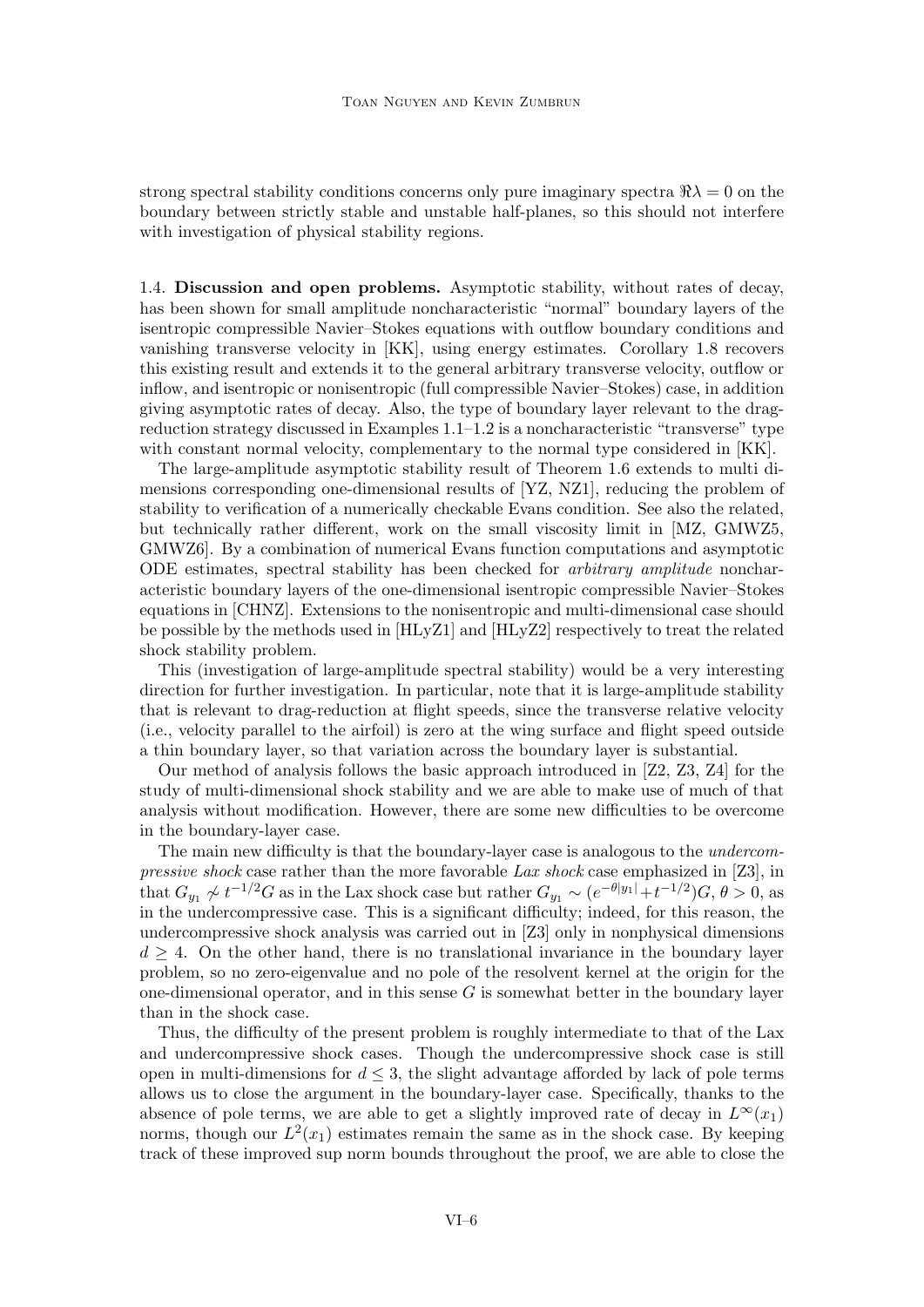argument without using detailed pointwise bounds as in the one-dimensional analyses of [HZ, RZ].

Other difficulties include the appearance of boundary terms in integrations by parts, which makes the auxiliary energy estimates by which we control high-frequency effects considerably more difficult in the boundary-layer than in the shock-layer case, and the treatment of boundary perturbations. In terms of the homogeneous Green function  $G$ , boundary perturbations lead by a standard duality argument to contributions consisting of integrals on the boundary of perturbations against various derivatives of  $G$ , and these are a bit too singular as time goes to zero to be absolutely integrable. Following the strategy introduced in [YZ, NZ1], we instead use duality to convert these to less singular integrals over the whole space, that are absolutely integrable in time. However, we make a key improvement here over the treatment in [YZ, NZ1], integrating against an exponentially decaying test function to obtain terms of exactly the same form already treated for the homogeneous problem. This is necessary for us in the multi-dimensional case, for which we have insufficient information about individual parts of the solution operator to estimate them separately as in [YZ, NZ1], but makes things much more transparent also in the one-dimensional case.

Among physical systems, our hypotheses appear to apply to and essentially only to the case of compressible Navier–Stokes equations with inflow or outflow boundary conditions. However, the method of analysis should apply, with suitable modifications, to more general situations such as MHD; see an extension to MHD case via a different approach [N2], and see also the recent results on the related small-viscosity problem in [GMWZ5, GMWZ6].

Finally, as pointed out in Remark 1.10, the strong spectral stability condition does not appear to be necessary for asymptotic stability. It would be interesting to develop a refined stability condition similarly as was done in [SZ, Z2, Z3, Z4] for the shock case.

#### 2. Linearized estimates

We first establish estimates on the linearized inhomogeneous problem

$$
(2.1) \t\t\t U_t - LU = f
$$

with initial data  $U(0) = U_0$  and Dirichlet boundary conditions as usual in  $\tilde{W}$ -coordinates:

(2.2) 
$$
W(0, \tilde{x}, t) := (w^I, w^{II})^T(0, \tilde{x}, t) = h
$$

for the inflow case, and

$$
(2.3) \t\t\t w^{II}(0,\tilde{x},t) = h
$$

for the outflow case, with  $x = (x_1, \tilde{x}) \in \mathbb{R}^d$ .

Let us define low- and high-frequency parts of the linearized solution operator  $\mathcal{S}(t)$ of the linearized problem with homogeneous boundary and forcing data,  $f, h \equiv 0$ , as

(2.4) 
$$
\mathcal{S}_1(t) := \frac{1}{(2\pi i)^d} \int_{|\tilde{\xi}| \le r} \oint_{\Gamma^{\tilde{\xi}} \cap \{ |\lambda| \le r\}} e^{\lambda t + i \tilde{\xi} \cdot \tilde{x}} (L_{\tilde{\xi}} - \lambda)^{-1} d\lambda d\tilde{\xi}
$$

and  $S_2(t) := e^{Lt} - S_1(t)$ .

Then we obtain the following linearized estimates.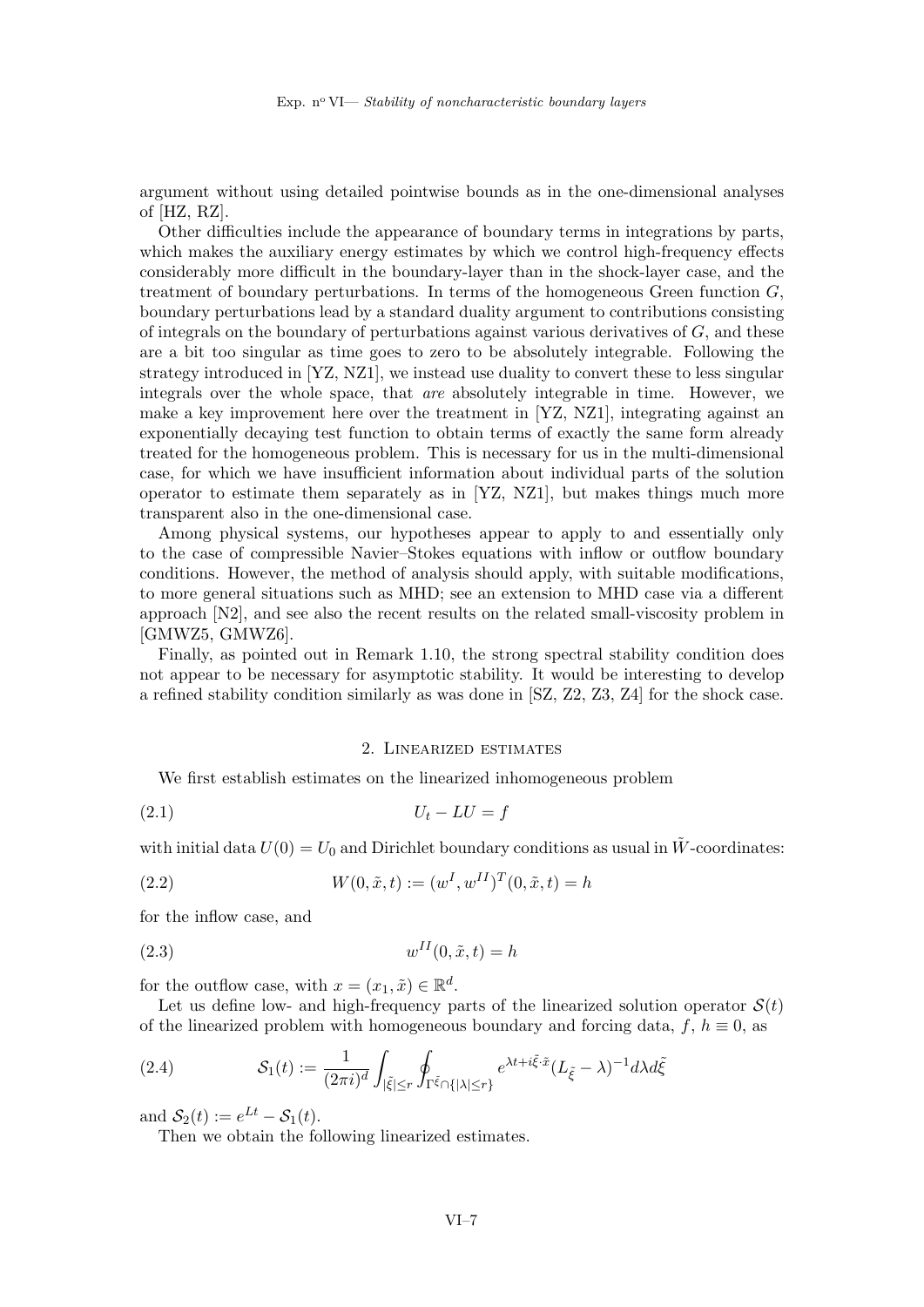Proposition 2.1 (Low-frequency estimate). Under the hypotheses of Theorem 1.6, for  $\beta = (\beta_1, \beta')$  with  $\beta_1 = 0, 1$ ,

$$
|\mathcal{S}_1(t)\partial_x^{\beta} f|_{L_x^2} \leq C(1+t)^{-(d-1)/4-|\beta|/2}|f|_{L_x^1} + C\beta_1(1+t)^{-(d-1)/4}|f|_{L_{x,x_1}^{1,\infty}},
$$
  
(2.5) 
$$
|\mathcal{S}_1(t)\partial_x^{\beta} f|_{L_{x,x_1}^{2,\infty}} \leq C(1+t)^{-(d+1)/4-|\beta|/2}|f|_{L_x^1} + C\beta_1(1+t)^{-(d+1)/4}|f|_{L_{x,x_1}^{1,\infty}},
$$

$$
|\mathcal{S}_1(t)\partial_x^{\beta} f|_{L_{x,x_1}^{\infty}} \leq C(1+t)^{-d/2-|\beta|/2}|f|_{L_x^1} + C\beta_1(1+t)^{-d/2}|f|_{L_{x,x_1}^{1,\infty}},
$$

where  $|\cdot|_{L^{p,q}_{\tilde{x},x_1}}$  denotes the norm in  $L^p(\tilde{x};L^q(x_1)).$ 

According to [Z4, Corollary 4.11], we can write

(2.6) 
$$
\mathcal{S}_2(t)f = \frac{1}{(2\pi i)^d} \text{P.V.} \int_{-\theta_1 - i\infty}^{-\theta_1 + i\infty} \int_{\mathbb{R}^{d-1}} \chi_{|\tilde{\xi}|^2 + |\Im m\lambda|^2 \ge \theta_1 + \theta_2} \times e^{i\tilde{\xi} \cdot \tilde{x} + \lambda t} (\lambda - L_{\tilde{\xi}})^{-1} \hat{f}(x_1, \tilde{\xi}) d\tilde{\xi} d\lambda,
$$

and we obtain the following.

**Proposition 2.2** (High-frequency estimate). Given  $(A1)-(A2)$ ,  $(H0)-(H2)$ ,  $(D)$ , and homogeneous boundary conditions (B), for  $0 \leq |\alpha| \leq s - 3$ , s as in (H0),

(2.7) 
$$
|\mathcal{S}_2(t)f|_{L_x^2} \leq Ce^{-\theta_1 t} |f|_{H_x^3},
$$

$$
|\partial_x^{\alpha} \mathcal{S}_2(t)f|_{L_x^2} \leq Ce^{-\theta_1 t} |f|_{H_x^{|\alpha|+3}}.
$$

2.1. Resolvent bounds. Our first step of proving the linearized estimates is to estimate solutions of the resolvent equation with homogeneous boundary data  $\tilde{h} \equiv 0$ .

**Proposition 2.3** (High-frequency bounds). Given  $(A1)-(A2)$ ,  $(H0)-(H2)$ , and homogeneous boundary conditions (B), for some R, C sufficiently large and  $\theta > 0$  sufficiently small,

(2.8) 
$$
|(L_{\tilde{\xi}} - \lambda)^{-1}\hat{f}|_{\hat{H}^1(x_1)} \leq C|\hat{f}|_{\hat{H}^1(x_1)},
$$

and

(2.9) 
$$
|(L_{\tilde{\xi}} - \lambda)^{-1}\hat{f}|_{L^2(x_1)} \leq \frac{C}{|\lambda|^{1/2}}|\hat{f}|_{\hat{H}^1(x_1)},
$$

for all  $|(\tilde{\xi}, \lambda)| \geq R$  and  $\Re e\lambda \geq -\theta$ , where  $\hat{f}$  is the Fourier transform of f in variable  $\tilde{x}$ and  $|\hat{f}|_{\hat{H}^1(x_1)} := |(1+|\partial_{x_1}|+|\tilde{\xi}|)\hat{f}|_{L^2(x_1)}$ .

Proof. The proposition follows easily by applying a Laplace-Fourier transformed version with respect to variables  $(\lambda, \tilde{x})$  of the nonlinear energy estimate in Section 3.1 with  $s = 1$ , carried out on the linearized equations written in W-coordinates. See [NZ2] for all the details.  $\hfill \square$ 

We next have the following:

**Proposition 2.4** (Mid-frequency bounds). Given  $(A1)-(A2)$ ,  $(H0)-(H2)$ , and strong spectral stability (D),

$$
(2.10) \qquad \qquad |(L_{\tilde{\xi}} - \lambda)^{-1}|_{\hat{H}^1(x_1)} \le C, \quad \text{for } R^{-1} \le |(\tilde{\xi}, \lambda)| \le R \text{ and } \Re e \lambda \ge -\theta,
$$

for any R and  $C = C(R)$  sufficiently large and  $\theta = \theta(R) > 0$  sufficiently small, where  $|\hat{f}|_{\hat{H}^1(x_1)}$  is defined as in Proposition 2.3.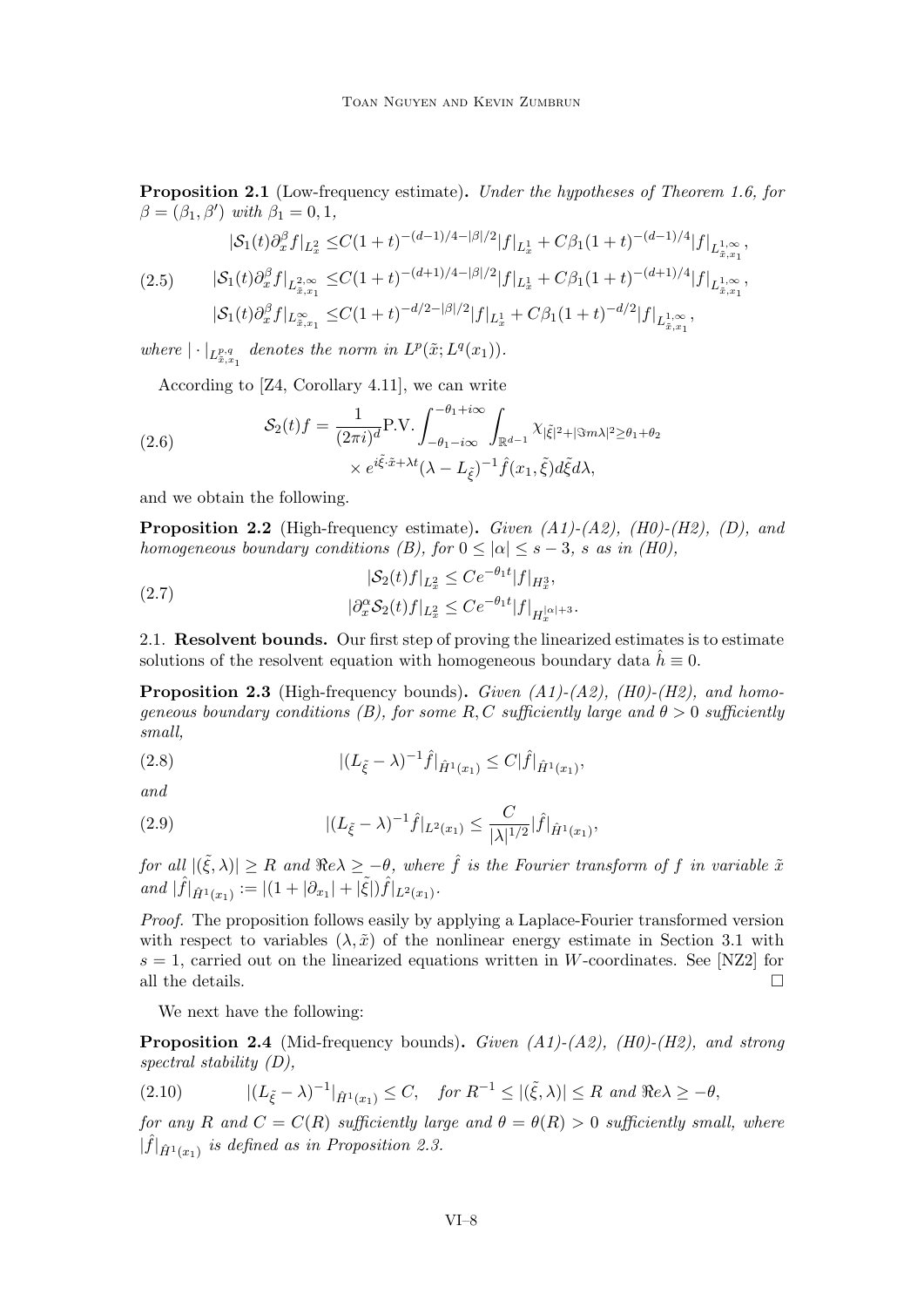Proof. Immediate, by compactness of the set of frequencies under consideration together with the fact that the resolvent  $(\lambda - L_{\tilde{\xi}})^{-1}$  is analytic with respect to  $H^1$  in  $(\tilde{\xi}, \lambda)$ ; see Proposition 4.8, [Z4].

We next obtain the following resolvent bound for low-frequency regions as a direct consequence of pointwise bounds on the resolvent kernel.

Proposition 2.5 (Low-frequency bounds). Under the hypotheses of Theorem 1.6, for  $\lambda \in \Gamma^{\tilde{\xi}}$  and  $\rho := |(\tilde{\xi}, \lambda)|$ ,  $\theta_1$  sufficiently small, there holds the resolvent bound

$$
(2.11) \qquad |(L_{\tilde{\xi}} - \lambda)^{-1} \partial_{x_1}^{\beta} \hat{f}|_{L^p(x_1)} \le C \gamma_2 \rho^{-2/p} \Big[ \rho^{\beta} |\hat{f}|_{L^1(x_1)} + \beta |\hat{f}|_{L^{\infty}(x_1)} \Big]
$$

for all  $2 \le p \le \infty$ ,  $\beta = 0, 1$ , where

(2.12) 
$$
\gamma_2 := 1 + \sum_j \left[ \rho^{-1} |\Im m \lambda - \eta_j^+(\tilde{\xi})| + \rho \right]^{1/s_j - 1},
$$

and  $s_j, \eta_j^+(\tilde{\xi})$  are as defined in (H4).

Proof. Applying the following pointwise bounds on the resolvent kernel deliberately constructed in [Z3] and recalled in [NZ2], Proposition 2.5,

$$
|\partial_{y_1}^{\beta} G_{\tilde{\xi},\lambda}(x_1,y_1)| \leq C\gamma_2(\rho^{\beta} + \beta e^{-\theta y_1})e^{-\theta \rho^2 |x_1 - y_1|},
$$

and using the convolution inequality  $|g * h|_{L^p} \leq |g|_{L^p} |h|_{L^1}$ , we obtain

$$
\begin{split} |(L_{\tilde{\xi}} - \lambda)^{-1} \partial_{x_1}^{\beta} \hat{f}|_{L^p(x_1)} \\ &= \Big| \int \partial_{y_1}^{\beta} G_{\tilde{\xi},\lambda}(x_1, y_1) \hat{f}(y_1, \tilde{\xi}) \, dy_1 \Big|_{L^p(x_1)} + \beta |G_{\tilde{\xi},\lambda}(x_1, 0) \hat{f}(0, \tilde{\xi})|_{L^p(x_1)} \\ &\leq \Big| \int C \gamma_2 (\rho^{\beta} + \beta e^{-\theta y_1}) e^{-\theta \rho^2 |x_1 - y_1|} |\hat{f}(y_1, \tilde{\xi})| \, dy_1 \Big|_{L^p} + C \gamma_2 \beta |\hat{f}(0, \tilde{\xi})| |e^{-\theta \rho^2 x_1} |_{L^p(x_1)} \\ &\leq C \gamma_2 \rho^{-2/p} \Big[ \rho^{\beta} |\hat{f}|_{L^1(x_1)} + \beta |\hat{f}|_{L^{\infty}(x_1)} \Big] \\ \text{as claimed.} \end{split}
$$

**Remark 2.6.** The above  $L^p$  bounds may alternatively be obtained directly by the argument of Section 12, [GMWZ1], using quite different Kreiss symmetrizer techniques, again omitting pole terms arising from vanishing of the Evans function at the origin, and also the auxiliary problem construction of Section 12.6 used to obtain sharpened bounds in the Lax or overcompressive shock case (not relevant here). See also [N2] in this direction with treatment of the boundary layer case.

2.2. Estimates on homogeneous solution operators. We sketch the proof of Propositions 2.1 and 2.2.

Proof of Proposition 2.1. The proof will follow closely the treatment of the shock case in [Z3]. Let  $\hat{u}(x_1, \tilde{\xi}, \lambda)$  denote the solution of  $(L_{\tilde{\xi}} - \lambda)\hat{u} = \hat{f}$ , where  $\hat{f}(x_1, \tilde{\xi})$  denotes Fourier transform of  $f$ , and

$$
u(x,t):=\mathcal{S}_1(t)f=\frac{1}{(2\pi i)^d}\int_{|\tilde{\xi}|\leq r}\oint_{\Gamma^{\tilde{\xi}}\cap\{|\lambda|\leq r\}}e^{\lambda t+i\tilde{\xi}\cdot \tilde{x}}(L_{\tilde{\xi}}-\lambda)^{-1}\hat{f}(x_1,\tilde{\xi})d\lambda d\tilde{\xi}.
$$

Recalling the resolvent estimates in Proposition 2.5, we have

$$
|\hat{u}(x_1,\tilde{\xi},\lambda)|_{L^p(x_1)} \le C\gamma_2 \rho^{-2/p} |\hat{f}|_{L^1(x_1)} \le C\gamma_2 \rho^{-2/p} |f|_{L^1(x)}
$$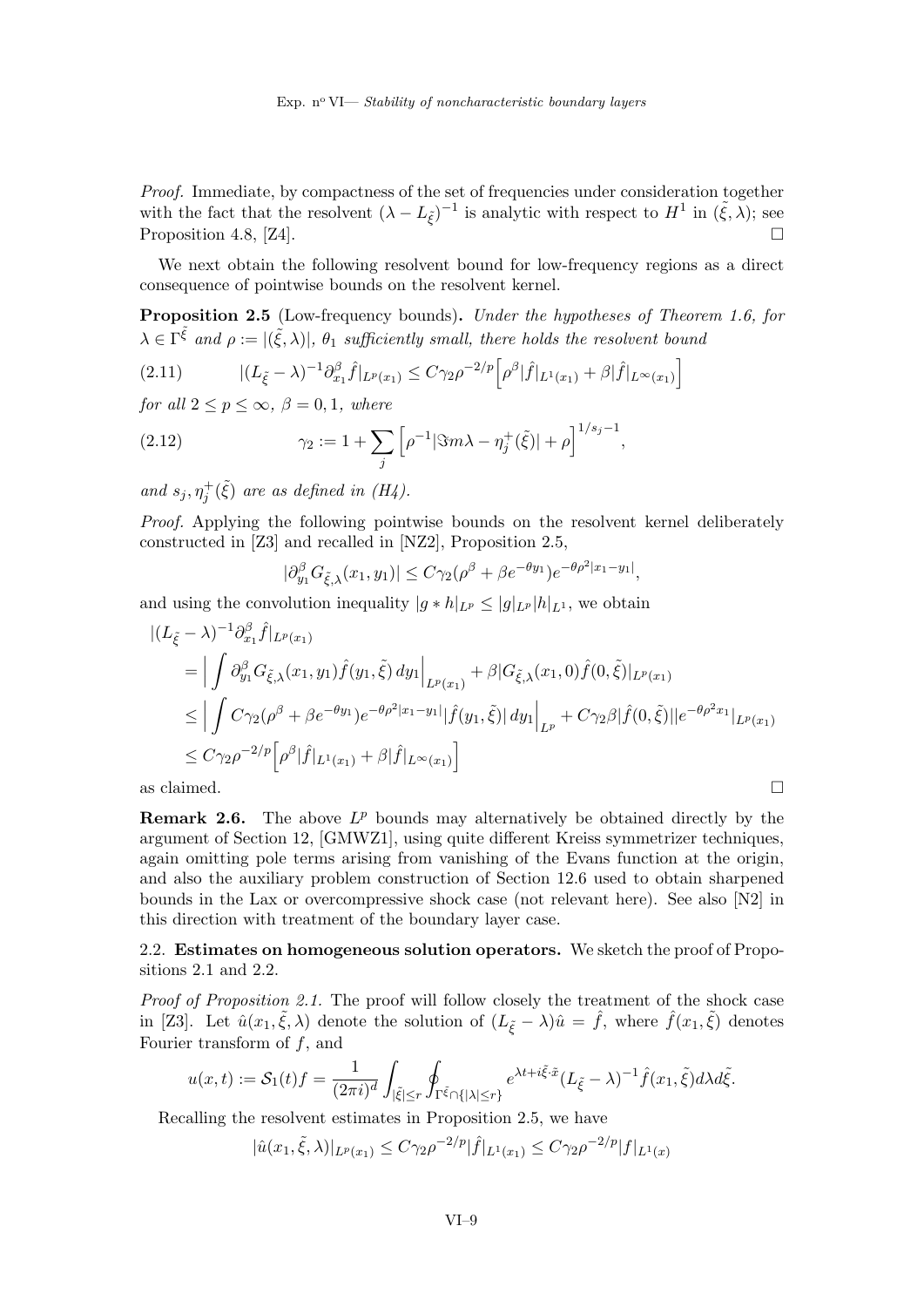where  $\gamma_2$  is as defined in (2.12).

Therefore, using Parseval's identity, Fubini's theorem, and the triangle inequality, we may estimate

$$
|u|_{L^{2}(x_{1},\tilde{x})}^{2}(t) = \frac{1}{(2\pi)^{2d}} \int_{x_{1}} \int_{\tilde{\xi}} \left| \oint_{\Gamma^{\tilde{\xi}} \cap \{|\lambda| \leq r\}} e^{\lambda t} \hat{u}(x_{1},\tilde{\xi},\lambda) d\lambda \right|^{2} d\tilde{\xi} dx_{1}
$$
  
\n
$$
= \frac{1}{(2\pi)^{2d}} \int_{\tilde{\xi}} \left| \oint_{\Gamma^{\tilde{\xi}} \cap \{|\lambda| \leq r\}} e^{\lambda t} \hat{u}(x_{1},\tilde{\xi},\lambda) d\lambda \right|_{L^{2}(x_{1})}^{2} d\tilde{\xi}
$$
  
\n
$$
\leq \frac{1}{(2\pi)^{2d}} \int_{\tilde{\xi}} \left| \oint_{\Gamma^{\tilde{\xi}} \cap \{|\lambda| \leq r\}} e^{\Re \epsilon \lambda t} |\hat{u}(x_{1},\tilde{\xi},\lambda)|_{L^{2}(x_{1})} d\lambda \right|^{2} d\tilde{\xi}
$$
  
\n
$$
\leq C |f|_{L^{1}(x)}^{2} \int_{\tilde{\xi}} \left| \oint_{\Gamma^{\tilde{\xi}} \cap \{|\lambda| \leq r\}} e^{\Re \epsilon \lambda t} \gamma_{2} \rho^{-1} d\lambda \right|^{2} d\tilde{\xi}.
$$

Specifically, parametrizing  $\Gamma^{\tilde{\xi}}$  by

$$
\lambda(\tilde{\xi},k) = ik - \theta_1(k^2 + |\tilde{\xi}|^2), \quad k \in \mathbb{R},
$$

and observing that by (2.12),

$$
\gamma_2 \rho^{-1} \le (|k| + |\tilde{\xi}|)^{-1} \Big[ 1 + \sum_j \left( \frac{|k - \tau_j(\tilde{\xi})|}{\rho} \right)^{1/s_j - 1} \Big]
$$
  
(2.13)  

$$
\le (|k| + |\tilde{\xi}|)^{-1} \Big[ 1 + \sum_j \left( \frac{|k - \tau_j(\tilde{\xi})|}{\rho} \right)^{\epsilon - 1} \Big],
$$

where  $\epsilon := \frac{1}{\max_j s_j}$   $(0 < \epsilon < 1$  chosen arbitrarily if there are no singularities), we estimate

$$
\int_{\tilde{\xi}} \Big| \oint_{\Gamma^{\tilde{\xi}} \cap \{ |\lambda| \le r \}} e^{\Re e \lambda t} \gamma_2 \rho^{-1} d\lambda \Big|^2 d\tilde{\xi} \le \int_{\tilde{\xi}} \Big| \int_{\mathbb{R}} e^{-\theta_1 (k^2 + |\tilde{\xi}|^2) t} \gamma_2 \rho^{-1} dk \Big|^2 d\tilde{\xi}
$$
  
\n
$$
\le \int_{\tilde{\xi}} e^{-2\theta_1 |\tilde{\xi}|^2 t} |\tilde{\xi}|^{-2\epsilon} \Big| \int_{\mathbb{R}} e^{-\theta_1 k^2 t} |k|^{ \epsilon - 1} dk \Big|^2 d\tilde{\xi}
$$
  
\n
$$
+ \sum_{j} \int_{\tilde{\xi}} e^{-2\theta_1 |\tilde{\xi}|^2 t} |\tilde{\xi}|^{-2\epsilon} \Big| \int_{\mathbb{R}} e^{-\theta_1 k^2 t} |k - \tau_j(\tilde{\xi})|^{\epsilon - 1} dk \Big|^2 d\tilde{\xi}
$$
  
\n
$$
\le \int_{\tilde{\xi}} e^{-2\theta_1 |\tilde{\xi}|^2 t} |\tilde{\xi}|^{-2\epsilon} \Big| \int_{\mathbb{R}} e^{-\theta_1 k^2 t} |k|^{\epsilon - 1} dk \Big|^2 d\tilde{\xi}
$$
  
\n
$$
\le Ct^{-(d-1)/2}.
$$

In the same way as above, we also obtain similar estimates for  $|u|_I^2$  $L^2_{\tilde{x},x_1}$  and  $|u|_{L^{\infty}_{\tilde{x},x_1}}$ . The  $x_1$ -derivative bounds follow similarly by using the resolvent bounds in Proposition 2.5 with  $\beta_1 = 1$ . The  $\tilde{x}$ -derivative bounds are straightforward by the fact that  $\partial_{\tilde{x}}^{\tilde{\beta}}$  $\int_{\tilde{x}}^{\rho} f =$  $(i\tilde{\xi})^{\tilde{\beta}}\hat{f}.$ 

Finally, each of the above integrals is bounded by  $C|f|_{L^1(x)}$  as the product of  $|f|_{L^1(x)}$ times the integral quantities  $\gamma_2 \rho^{-1}$ ,  $\gamma_2$  over a bounded domain, hence we may replace t by  $(1 + t)$  in the above estimates.

Proof of Proposition 2.2. The proof starts with the following resolvent identity, using analyticity on the resolvent set  $\rho(L_{\tilde{\xi}})$  of the resolvent  $(\lambda - L_{\tilde{\xi}})^{-1}$ , for all  $f \in \mathcal{D}(L_{\tilde{\xi}})$ ,

(2.14) 
$$
(\lambda - L_{\tilde{\xi}})^{-1} f = \lambda^{-1} (\lambda - L_{\tilde{\xi}})^{-1} L_{\tilde{\xi}} f + \lambda^{-1} f.
$$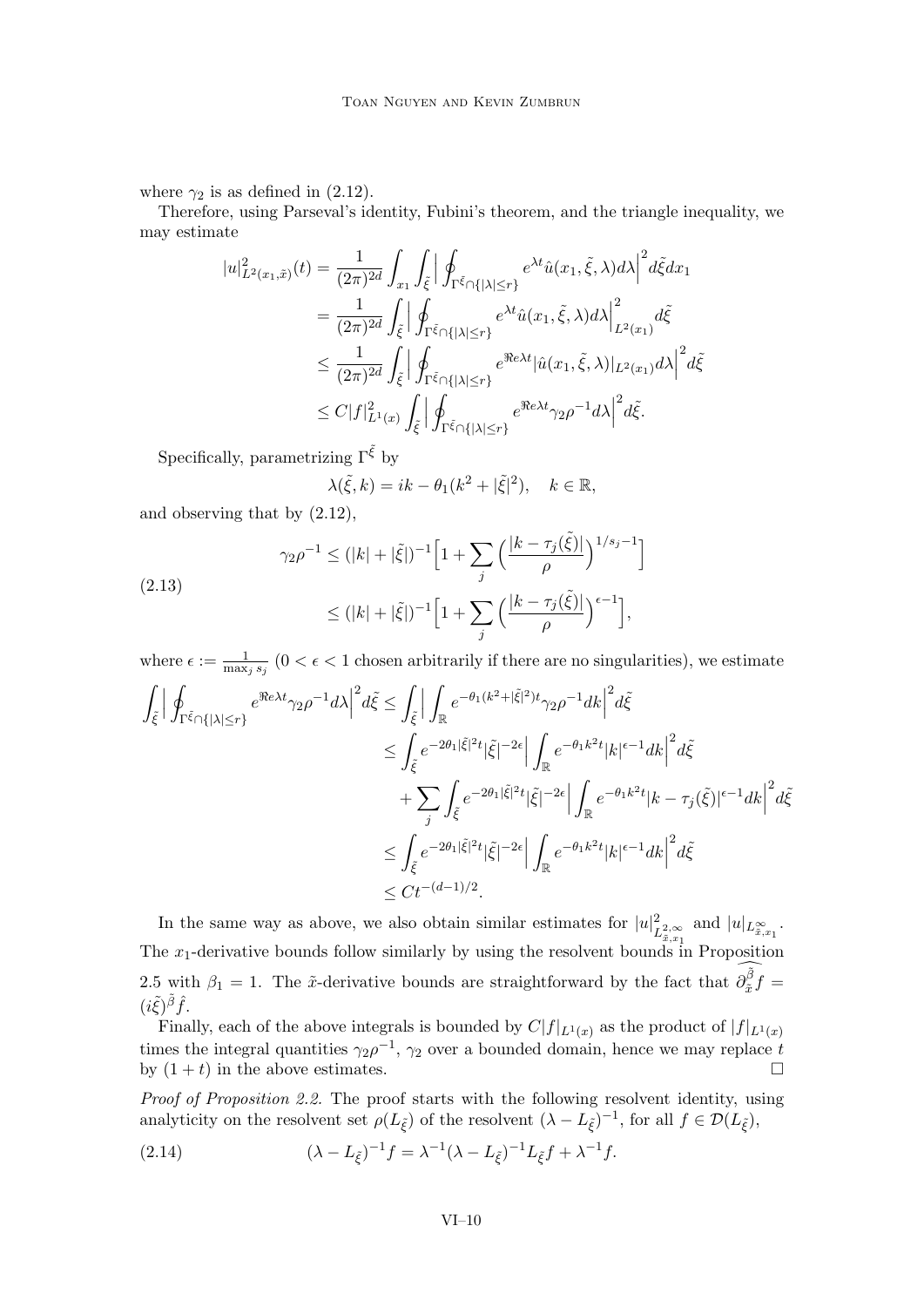Using this identity and (2.6), we estimate

$$
S_2(t)f = \frac{1}{(2\pi i)^d} \text{P.V.} \int_{-\theta_1 - i\infty}^{-\theta_1 + i\infty} \int_{\mathbb{R}^{d-1}} \chi_{|\tilde{\xi}|^2 + |\Im m\lambda|^2 \ge \theta_1 + \theta_2}
$$
  
\n
$$
\times e^{i\tilde{\xi} \cdot \tilde{x} + \lambda t} \lambda^{-1} (\lambda - L_{\tilde{\xi}})^{-1} L_{\tilde{\xi}} \hat{f}(x_1, \tilde{\xi}) d\tilde{\xi} d\lambda
$$
  
\n
$$
+ \frac{1}{(2\pi i)^d} \text{P.V.} \int_{-\theta_1 - i\infty}^{-\theta_1 + i\infty} \int_{\mathbb{R}^{d-1}} \chi_{|\tilde{\xi}|^2 + |\Im m\lambda|^2 \ge \theta_1 + \theta_2}
$$
  
\n
$$
\times e^{i\tilde{\xi} \cdot \tilde{x} + \lambda t} \lambda^{-1} \hat{f}(x_1, \tilde{\xi}) d\tilde{\xi} d\lambda
$$
  
\n
$$
=: S_1 + S_2,
$$

where, by Plancherel's identity and Propositions 2.2 and 2.4, we have

$$
|S_1|_{L^2(\tilde{x},x_1)} \le C \int_{-\theta_1 - i\infty}^{-\theta_1 + i\infty} |\lambda|^{-1} |e^{\lambda t}||(\lambda - L_{\tilde{\xi}})^{-1} L_{\tilde{\xi}} \hat{f}|_{L^2(\tilde{\xi},x_1)} |d\lambda|
$$
  
\n
$$
\le C e^{-\theta_1 t} \int_{-\theta_1 - i\infty}^{-\theta_1 + i\infty} |\lambda|^{-3/2} |(1 + |\tilde{\xi}|) |L_{\tilde{\xi}} \hat{f}|_{H^1(x_1)} \Big|_{L^2(\tilde{\xi})} |d\lambda|
$$
  
\n
$$
\le C e^{-\theta_1 t} |f|_{H^3_x}
$$

and

$$
|S_2|_{L_x^2} \leq \frac{1}{(2\pi)^d} \Big| P.V. \int_{-\theta_1 - i\infty}^{-\theta_1 + i\infty} \lambda^{-1} e^{\lambda t} d\lambda \int_{\mathbb{R}^{d-1}} e^{i\tilde{x}\cdot\tilde{\xi}} \hat{f}(x_1, \tilde{\xi}) d\tilde{\xi} \Big|_{L^2}
$$
  

$$
+ \frac{1}{(2\pi)^d} \Big| P.V. \int_{-\theta_1 - ir}^{-\theta_1 + ir} \lambda^{-1} e^{\lambda t} d\lambda \int_{\mathbb{R}^{d-1}} e^{i\tilde{x}\cdot\tilde{\xi}} \hat{f}(x_1, \tilde{\xi}) d\tilde{\xi} \Big|_{L^2}
$$
  

$$
\leq Ce^{-\theta_1 t} |f|_{L_x^2},
$$

by direct computations, noting that the integral in  $\lambda$  in the first term is identically zero. This completes the proof of the first inequality stated in the proposition. Derivative bounds follow similarly.  $\Box$ 

### 2.3. Proof of linearized stability.

*Proof of Theorem 1.5.* Applying estimates on low- and high-frequency operators  $S_1(t)$ and  $S_2(t)$ , we obtain

$$
|U(t)|_{L^2} \leq |\mathcal{S}_1(t)U_0|_{L^2} + |\mathcal{S}_2(t)U_0|_{L^2}
$$
  
\n
$$
\leq C(1+t)^{-\frac{d-1}{4}}|U_0|_{L^1} + Ce^{-\eta t}|U_0|_{H^3}
$$
  
\n
$$
\leq C(1+t)^{-\frac{d-1}{4}}|U_0|_{L^1 \cap H^3}
$$

and

$$
|U(t)|_{L^{\infty}} \leq |\mathcal{S}_1(t)U_0|_{L^{\infty}} + |\mathcal{S}_2(t)U_0|_{L^{\infty}}
$$
  
\n
$$
\leq C(1+t)^{-\frac{d}{2}}|U_0|_{L^1} + C|\mathcal{S}_2(t)U_0|_{H^{[(d-1)/2]+2}}
$$
  
\n
$$
\leq C(1+t)^{-\frac{d}{2}}|U_0|_{L^1} + Ce^{-\eta t}|U_0|_{H^{[(d-1)/2]+5}}
$$
  
\n
$$
\leq C(1+t)^{-\frac{d}{2}}|U_0|_{L^1 \cap H^{[(d-1)/2]+5}}.
$$

These prove the bounds as stated in the theorem for  $p = 2$  and  $p = \infty$ . For  $2 < p < \infty$ , we use the interpolation inequality between  $L^2$  and  $L^{\infty}$ . we use the interpolation inequality between  $L^2$  and  $L^{\infty}$ .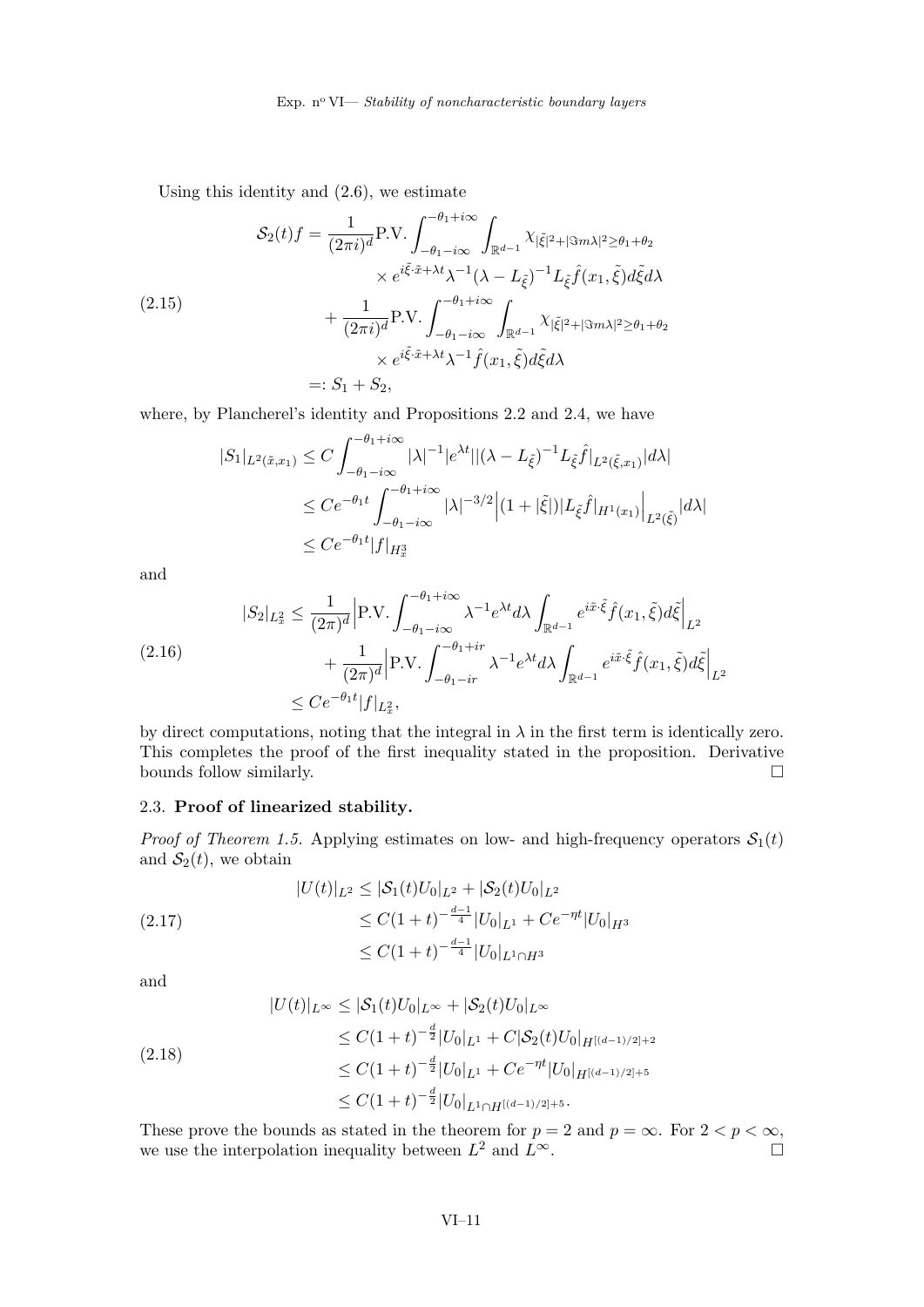#### 3. Nonlinear stability

3.1. Auxiliary energy estimates. For the analysis of nonlinear stability, we need the following energy estimate adapted from [MaZ4, NZ1, Z4]. Define the nonlinear perturbation variables  $U = (u, v)$  by

(3.1) 
$$
U(x,t) := \tilde{U}(x,t) - \bar{U}(x_1).
$$

**Proposition 3.1.** Under the hypotheses of Theorem 1.6, let  $U_0 \in H^s$  and  $U = (u, v)^T$ be a solution of (1.2) and (3.1). Suppose that, for  $0 \le t \le T$ , the  $W_x^{2,\infty}$  norm of the solution U remains bounded by a sufficiently small constant  $\zeta > 0$ . Then

(3.2) 
$$
|U(t)|_{H^s}^2 \le Ce^{-\theta t} |U_0|_{H^s}^2 + C \int_0^t e^{-\theta(t-\tau)} |U(\tau)|_{L^2}^2 d\tau
$$

for all  $0 \leq t \leq T$ .

Proof. The proof uses the Goodmann-weighted and Kawashima-type energy estimates adapted from  $[MaZ4, Z4]$  for the shock case. See  $[NZ2]$  for details.

3.2. **Proof of nonlinear stability.** Defining the perturbation variable  $U := \tilde{U} - \bar{U}$ , we obtain the nonlinear perturbation equations

(3.3) 
$$
U_t - LU = \sum_j Q^j (U, U_x)_{x_j},
$$

where  $Q^{j}(U, U_x) = \mathcal{O}(|U||U_x| + |U|^2)$  so long as |U| remains bounded.

Applying the Duhamel formula (see Lemma 3.9, [NZ2]) to (3.3), we obtain

(3.4) 
$$
U(x,t) = S(t)U_0 + \int_0^t S(t-s) \sum_j \partial_{x_j} Q^j(U, U_x) ds
$$

where  $U(x, 0) = U_0(x)$ .

Proof of Theorem 1.6. Define

(3.5) 
$$
\zeta(t) := \sup_{s} \Big( |U(s)|_{L_{x}^{2}} (1+s)^{\frac{d-1}{4}} + |U(s)|_{L_{x}^{\infty}} (1+s)^{\frac{d}{2}} + (|U(s)| + |U_{x}(s)| + |\partial_{x}^{2} U(s)|)_{L_{x,x_{1}}^{2,\infty}} (1+s)^{\frac{d+1}{4}} \Big).
$$

We shall prove here that for all  $t > 0$  for which a solution exists with  $\zeta(t)$  uniformly bounded by some fixed, sufficiently small constant, there holds

(3.6) 
$$
\zeta(t) \leq C(|U_0|_{L^1 \cap H^s} + E_0 + \zeta(t)^2).
$$

This bound together with continuity of  $\zeta(t)$  implies that

$$
\zeta(t) \le 2C(|U_0|_{L^1 \cap H^s} + E_0)
$$

for  $t \geq 0$ , provided that  $|U_0|_{L^1 \cap H^s} + E_0 < 1/4C^2$ . This would complete the proof of the bounds as claimed in the theorem, and thus give the main theorem.

By standard short-time theory/local well-posedness in  $H^s$ , and the standard principle of continuation, there exists a solution  $U \in H^s$  on the open time-interval for which  $|U|_{H^s}$  remains bounded, and on this interval  $\zeta(t)$  is well-defined and continuous. Now, let  $[0, T)$  be the maximal interval on which  $|U|_{H<sup>s</sup>}$  remains strictly bounded by some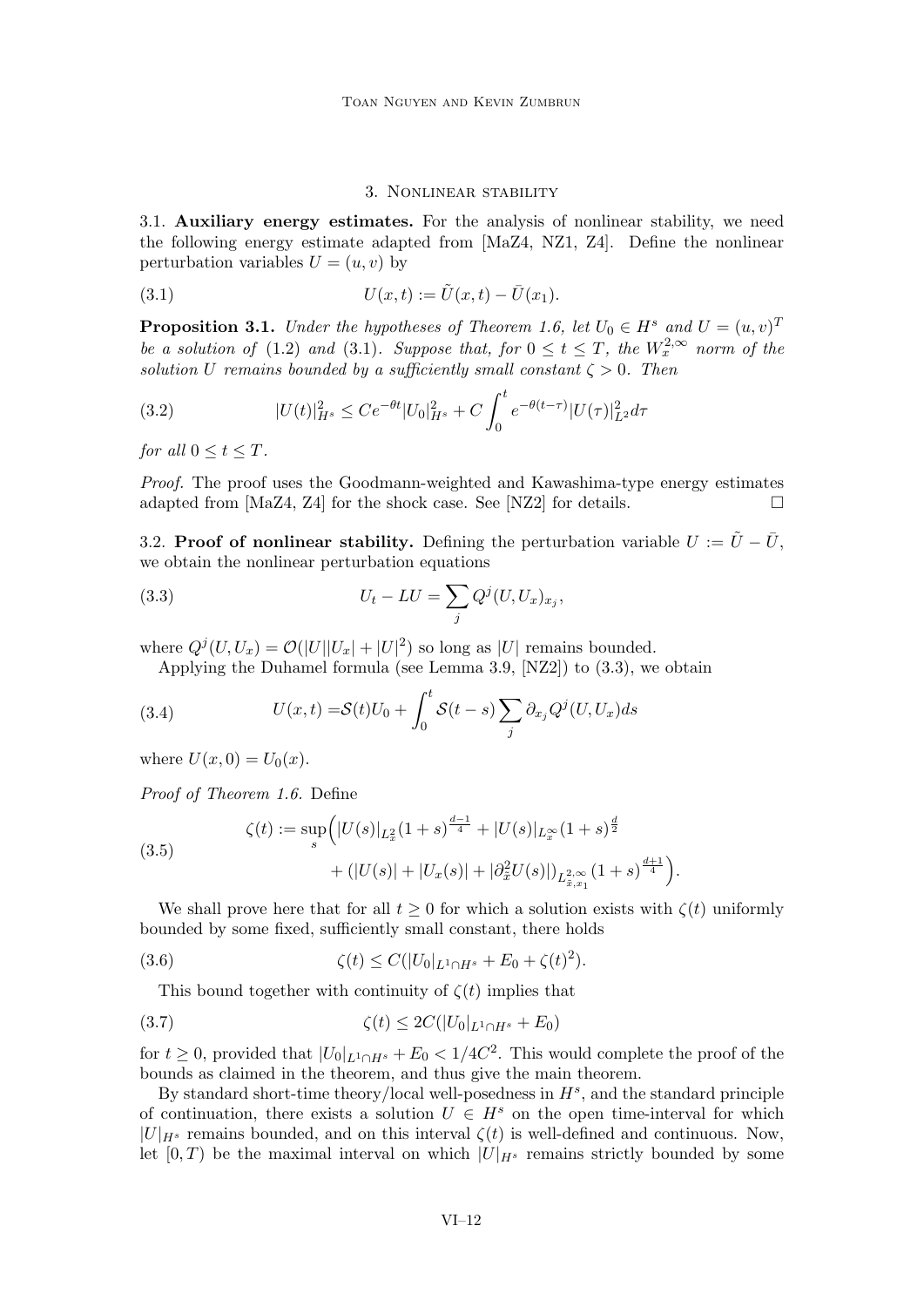fixed, sufficiently small constant  $\delta > 0$ . By Proposition 3.1, and the Sobolev embeding inequality  $|U|_{W^{2,\infty}} \leq C|U|_{H^s}$ , we have

(3.8) 
$$
|U(t)|_{H^s}^2 \le Ce^{-\theta t} |U_0|_{H^s}^2 + C \int_0^t e^{-\theta(t-\tau)} |U(\tau)|_{L^2}^2 d\tau \le C(|U_0|_{H^s}^2 + \zeta(t)^2)(1+t)^{-(d-1)/2}.
$$

and so the solution continues so long as  $\zeta$  remains small, with bound (3.7), yielding existence and the claimed bounds.

Thus, it remains to prove the claim  $(3.6)$ . First by  $(3.4)$ , we obtain

$$
(3.9) \quad |U(t)|_{L^2} \leq |\mathcal{S}(t)U_0|_{L^2} + \int_0^t |\mathcal{S}_1(t-s)\partial_{x_j}Q^j(s)|_{L^2}ds + \int_0^t |\mathcal{S}_2(t-s)\partial_{x_j}Q^j(s)|_{L^2}ds
$$
  

$$
\leq I_1 + I_2 + I_3
$$

where

$$
I_1 := |\mathcal{S}(t)U_0|_{L^2} \le C(1+t)^{-\frac{d-1}{4}}|U_0|_{L^1 \cap H^3},
$$
  
\n
$$
I_2 := \int_0^t |\mathcal{S}_1(t-s)\partial_{x_j}Q^j(s)|_{L^2}ds
$$
  
\n
$$
\le C \int_0^t (1+t-s)^{-\frac{d-1}{4}-\frac{1}{2}}|Q^j(s)|_{L^1} + (1+s)^{-\frac{d-1}{4}}|Q^j(s)|_{L^{1,\infty}_{\tilde{x},x_1}}ds
$$
  
\n
$$
\le C \int_0^t (1+t-s)^{-\frac{d-1}{4}-\frac{1}{2}}|U|_{H^1}^2 + (1+t-s)^{-\frac{d-1}{4}}\left(|U|_{L^{2,\infty}_{\tilde{x},x_1}}^2+|U_x|_{L^{2,\infty}_{\tilde{x},x_1}}^2\right)ds
$$
  
\n
$$
\le C(|U_0|_{H^s}^2+\zeta(t)^2)\int_0^t \left[(1+t-s)^{-\frac{d-1}{4}-\frac{1}{2}}(1+s)^{-\frac{d-1}{2}} + (1+t-s)^{-\frac{d-1}{4}}(1+s)^{-\frac{d+1}{2}}\right]ds
$$
  
\n
$$
\le C(1+t)^{-\frac{d-1}{4}}(|U_0|_{H^s}^2+\zeta(t)^2)
$$

and

$$
I_3 := \int_0^t |\mathcal{S}_2(t-s)\partial_{x_j}Q^j(s)|_{L^2}ds \le \int_0^t e^{-\theta(t-s)}|\partial_{x_j}Q^j(s)|_{H^3}ds
$$
  
\n
$$
\le C \int_0^t e^{-\theta(t-s)}(|U|_{L^\infty} + |U_x|_{L^\infty})|U|_{H^5}ds \le C \int_0^t e^{-\theta(t-s)}|U|_{H^s}^2ds
$$
  
\n
$$
\le C(|U_0|_{H^s}^2 + \zeta(t)^2) \int_0^t e^{-\theta(t-s)}(1+s)^{-\frac{d-1}{2}}ds
$$
  
\n
$$
\le C(1+t)^{-\frac{d-1}{2}}(|U_0|_{H^s}^2 + \zeta(t)^2).
$$

Combining these above estimates yields

(3.10) 
$$
|U(t)|_{L^2}(1+t)^{\frac{d-1}{4}} \leq C(|U_0|_{L^1 \cap H^s} + \zeta(t)^2).
$$

Similarly, we can obtain estimates for  $|U(t)|_{L^2_{\tilde{x},x_1}}$ ,  $|U_x(t)|_{L^2_{\tilde{x},x_1}}$ ,  $|U_{\tilde{x}\tilde{x}}|_{L^{2,\infty}}$ , and  $|U(t)|_{L^{\infty}_x}$ , completing the proof of claim  $(3.6)$ , and the main theorem.

### **REFERENCES**

[BHRZ] B. Barker, J. Humpherys, K. Rudd, and K. Zumbrun. Stability of viscous shocks in isentropic gas dynamics, to appear, Comm. Math. Phys.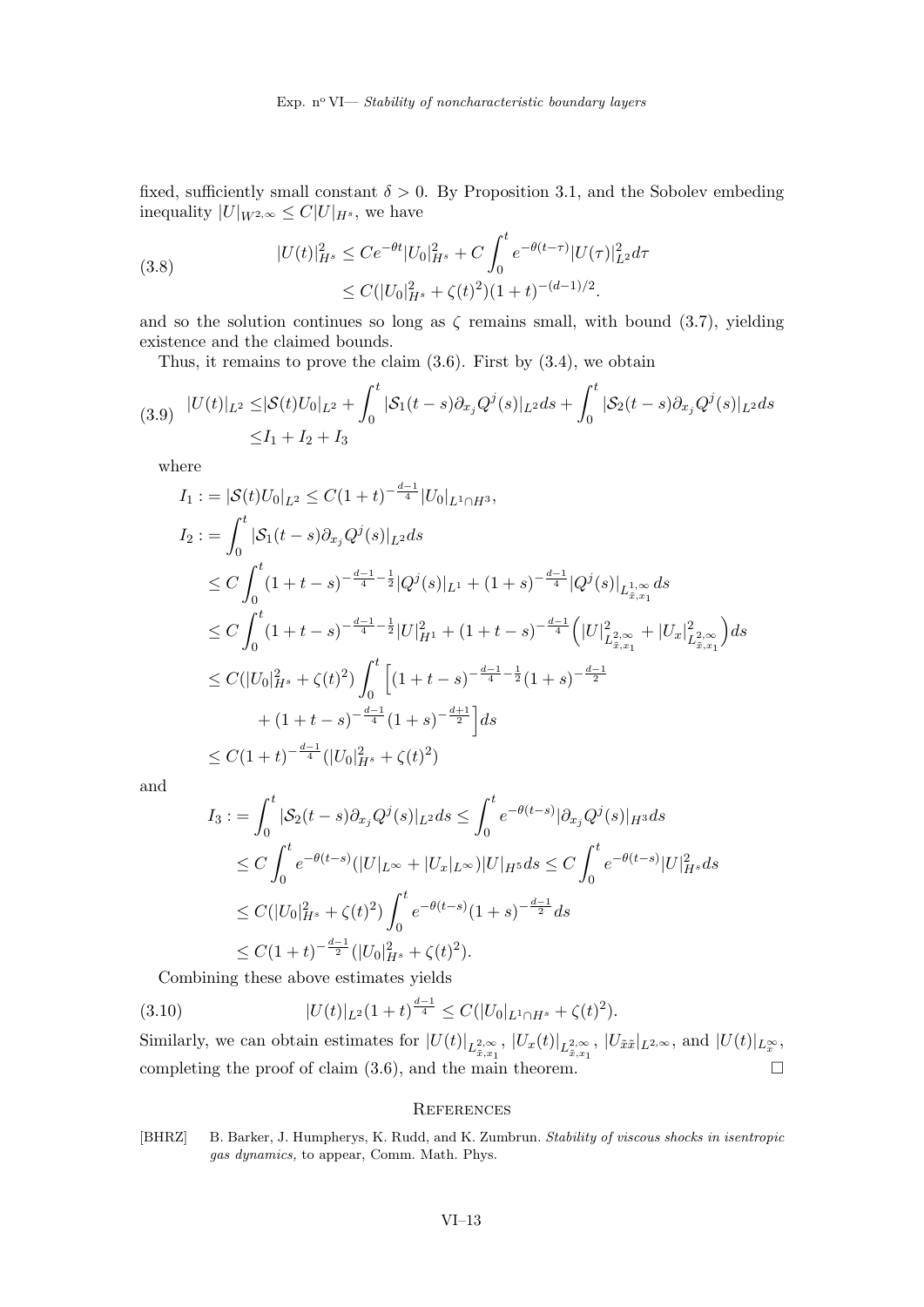- [Bra] Braslow, A.L., A history of suction-type laminar-flow control with emphasis on flight research, NSA History Division, Monographs in aerospace history, number 13 (1999).
- [BDG] T. J. Bridges, G. Derks, and G. Gottwald, Stability and instability of solitary waves of the fifth- order KdV equation: a numerical framework, Phys. D, 172(1-4):190–216, 2002.
- [Br1] L. Q. Brin. Numerical testing of the stability of viscous shock waves, PhD thesis, Indiana University, Bloomington, 1998.
- [Br2] L. Q. Brin. Numerical testing of the stability of viscous shock waves, Math. Comp., 70(235):1071–1088, 2001.
- [BrZ] L. Q. Brin and K. Zumbrun. Analytically varying eigenvectors and the stability of viscous shock waves, Mat. Contemp., 22:19–32, 2002, Seventh Workshop on Partial Differential Equations, Part I (Rio de Janeiro, 2001).
- [CHNZ] N. Costanzino, J. Humpherys, T. Nguyen, and K. Zumbrun, Spectral stability of noncharacteristic boundary layers of isentropic Navier–Stokes equations, to appear, Arch. Ration. Mech. Anal.
- [GR] Grenier, E. and Rousset, F., Stability of one dimensional boundary layers by using Green's functions, Comm. Pure Appl. Math. 54 (2001), 1343-1385.
- [GMWZ1] O. Guès, G. Métivier, M. Williams, and K. Zumbrun. *Multidimensional viscous shocks I:* degenerate symmetrizers and long time stability, J. Amer. Math. Soc. 18 (2005), no. 1, 61– 120.
- [GMWZ5] O. Guès, G. Métivier, M. Williams, and K. Zumbrun. Existence and stability of noncharacteristic hyperbolic-parabolic boundary-layers. Preprint, 2008.
- [GMWZ6] O. Guès, G. Métivier, M. Williams, and K. Zumbrun. Viscous boundary value problems for symmetric systems with variable multiplicities J. Differential Equations 244 (2008) 309–387.
- [HZ] P. Howard and K. Zumbrun, Stability of undercompressive viscous shock waves, in press, J. Differential Equations 225 (2006), no. 1, 308–360.
- [HLZ] J. Humpherys, O. Lafitte, and K. Zumbrun. Stability of viscous shock profiles in the high Mach number limit, (Preprint, 2007).
- [HLyZ1] Humpherys, J., Lyng, G., and Zumbrun, K., Spectral stability of ideal-gas shock layers, Preprint (2007).
- [HLyZ2] Humpherys, J., Lyng, G., and Zumbrun, K., *Multidimensional spectral stability of large*amplitude Navier-Stokes shocks, in preparation.
- [HoZ1] D. Hoff and K. Zumbrun, Multi-dimensional diffusion waves for the Navier-Stokes equations of compressible flow, Indiana Univ. Math. J. 44 (1995), no. 2, 603–676.
- [HoZ2] D. Hoff and K. Zumbrun, Pointwise decay estimates for multidimensional Navier-Stokes diffusion waves, Z. Angew. Math. Phys. 48 (1997), no. 4, 597–614.
- [HuZ] J. Humpherys and K. Zumbrun. An efficient shooting algorithm for evans function calculations in large systems, Physica D, 220(2):116–126, 2006.
- [KK] Y. Kagei and S. Kawashima Stability of planar stationary solutions to the compressible Navier-Stokes equations in the half space, Comm. Math. Phys. 266 (2006), 401-430.
- [KNZ] S. Kawashima, S. Nishibata, and P. Zhu, Asymptotic stability of the stationary solution to the compressible Navier-Stokes equations in the half space, Comm. Math. Phys. 240 (2003), no. 3, 483–500.
- [MaZ3] C. Mascia and K. Zumbrun. Pointwise Green function bounds for shock profiles of systems with real viscosity. Arch. Ration. Mech. Anal., 169(3):177–263, 2003.
- [MaZ4] C. Mascia and K. Zumbrun. Stability of large-amplitude viscous shock profiles of hyperbolicparabolic systems. Arch. Ration. Mech. Anal., 172(1):93–131, 2004.
- [MN] Matsumura, A. and Nishihara, K., Large-time behaviors of solutions to an inflow problem in the half space for a one-dimensional system of compressible viscous gas, Comm. Math. Phys., 222 (2001), no. 3, 449–474.
- [MZ] Métivier, G. and Zumbrun, K., Viscous Boundary Layers for Noncharacteristic Nonlinear Hyperbolic Problems, Memoirs AMS, 826 (2005).
- [N2] T. Nguyen, On asymptotic stability of noncharacteristic viscous boundary layers, SIAM J. Math. Analysis, to appear.
- [NZ1] T. Nguyen and K. Zumbrun, Long-time stability of large-amplitude noncharacteristic boundary layers for hyperbolic-parabolic systems, J. Maths. Pures et Appliquées, to appear.
- [NZ2] T. Nguyen and K. Zumbrun, Long-time stability of multi-dimensional noncharacteristic viscous boundary layers, Preprint, 2008